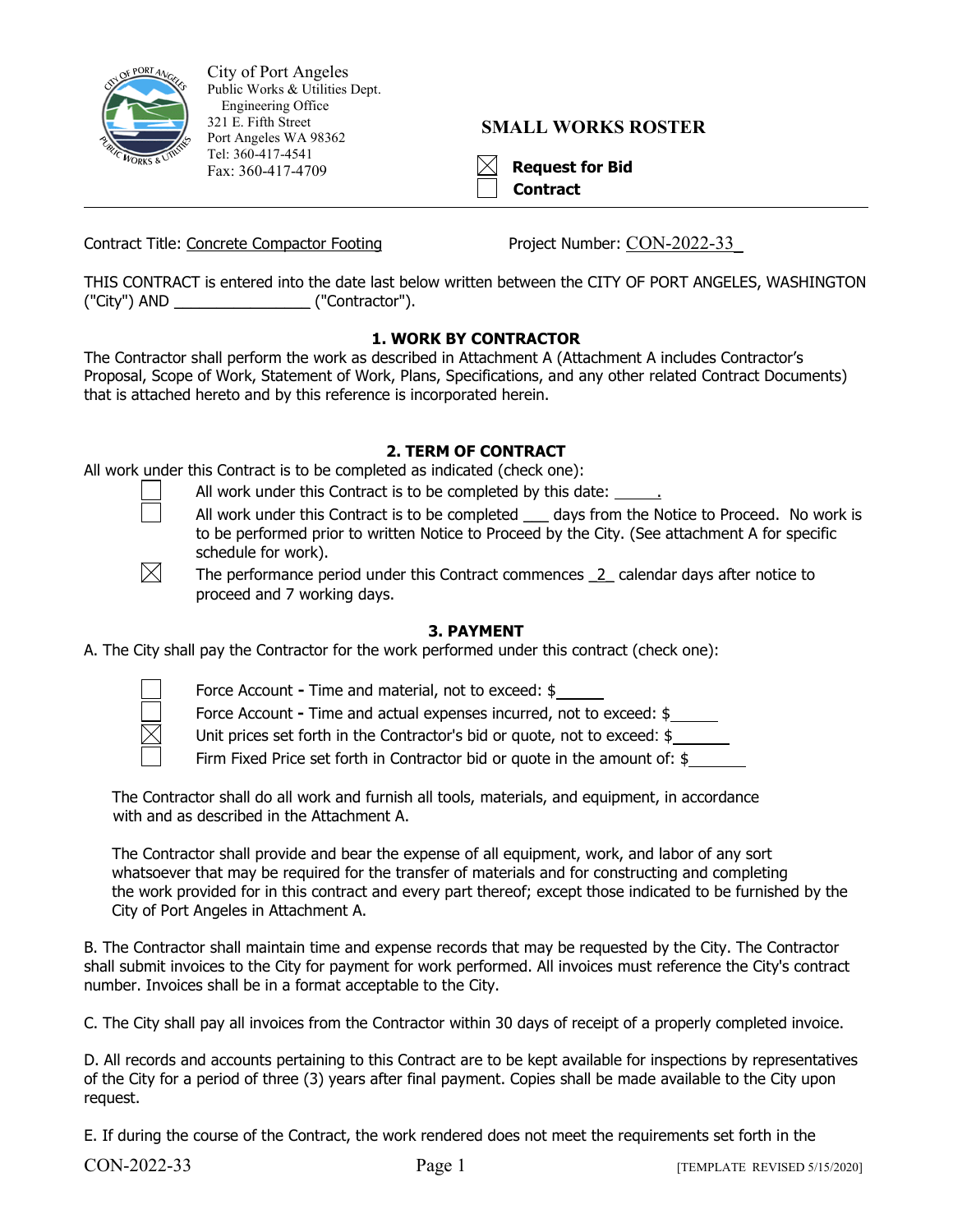Contract, the Contractor shall correct or modify the required work to comply with the requirements of this Contract. The City shall have the right to withhold payment for such work until it meets the requirements of the Contract Documents.

## **4. RESPONSIBILITY OF CONTRACTOR**

A. Safety. Contractor shall take all necessary precautions for the safety of employees on the work site and shall comply with all applicable provisions of federal, state, and local regulations, ordinances, and codes. Contractor shall erect and properly maintain, at all times, as required by the conditions and progress of the work, all necessary safeguards for the protection of workers and the public and shall post danger signs warning against known or unusual hazards.

B. Warranty. Contractor shall be responsible for correcting all defects in workmanship and/or materials discovered within one year after acceptance of this work. After correcting defect, Contractor shall be responsible for correcting all defects in workmanship and/or materials in the corrected work for one year after the City accepts the corrections. The Contractor shall start work to remedy such defects within seven (7) days of mailing notice of discovery thereof by City and shall complete such work within a reasonable time. In emergencies where damage may result from delay or where loss of service may result, such corrections may be made by the City, in which case the cost shall be borne by the Contractor. In the event the Contractor does not accomplish corrections at the time specified, the work will be otherwise accomplished and the cost of same shall be paid by the Contractor.

C. Damages. Contractor shall be liable for any costs, losses, expenses, or damages including consequential damages suffered by the City resulting from defects in the Contractors work including, but not limited to, cost of materials and labor expended by the City in making emergency repairs and cost of engineering, inspection, and supervision by the City. The Contractor shall hold the City harmless from any and all claims that may be made against the City as a result of any defective work and the Contractor shall defend any such claims at its own expense. When materials or procedures are not specified in the Contract Document, the City will rely on the professional judgment of the Contractor to make appropriate selections.

D. Nondiscrimination/Affirmative Action. Contractor agrees not to discriminate against any employee or applicant for employment or any other persons in the performance of this Contract because of race, creed, color, national origin, marital status, sex, age, sexual orientation, genetic information, or handicap, or other circumstances as may be defined by federal, state or local law or ordinance, except for a bona fide occupational qualification. Contractor agrees to post in conspicuous places, available to employees and applicants for employment, notices to be provided by Contractor setting forth the provisions of the nondiscrimination clause.

E. Employment. Any and all employees of the Contractor, while engaged in the performance of any work or services required by the Contractor under this Contract, shall be considered employees of the Contractor only and not of the City. Any and all claims that may arise under the Workers Compensation Act on behalf of those employees, while so engaged, and all claims made by a third party as consequence of any negligent act or omission on the part of the Contractor's employees, while so engaged on any of the work or services provided or rendered herein, shall not be the obligation of the City.

## **5. COMPLIANCE WITH LAWS**

The Contractor shall comply with all federal, state and local laws and regulations applicable to the work done under this Contract. Any violation of the provisions of this paragraph shall be considered a violation of a material provision of this Contract and shall be grounds for cancellation, termination or suspension of the Contract by the City, in whole or in part, and may result in ineligibility for further work for the City.

## **6. TERMINATION OF CONTRACT**

A. This Contract shall terminate upon satisfactory completion of the work described in Attachment A and final payment by the City.

B. The City may terminate the Contract and take possession of the premises and all materials thereon and finish the work by whatever methods it may deem expedient, by giving 10 days written notice to the Contractor, upon the occurrence of any one or more of the events hereafter specified.

- 1. The Contractor makes a general assignment for the benefit of its creditors.
- 2. A receiver is appointed as a result of the insolvency of the Contractor.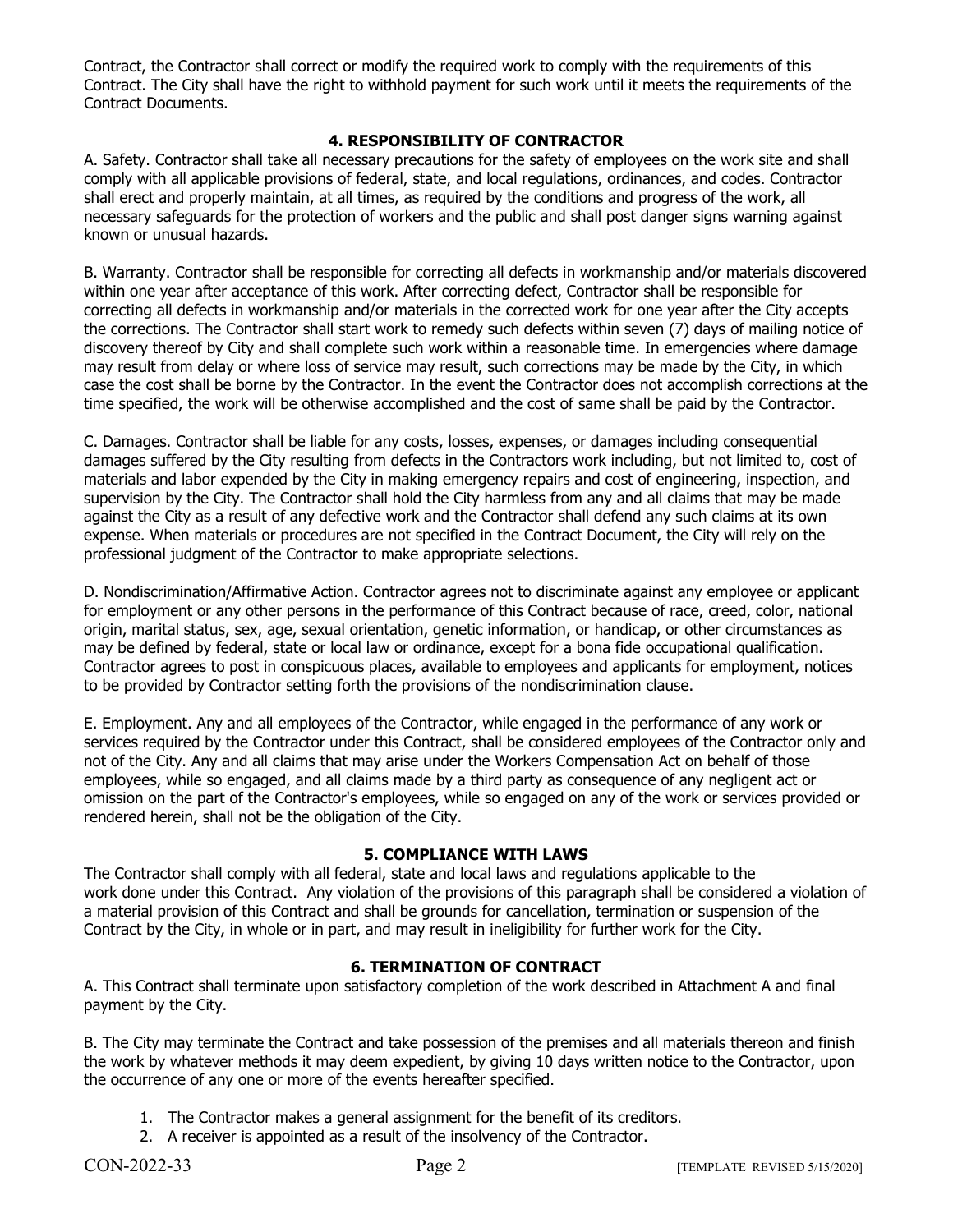- 3. The Contractor persistently or repeatedly refuses or fails to complete the work required herein.
- 4. Contractor fails to make prompt payment to subcontractors for material or labor.
- 5. Contractor disregards federal, state or local regulations and ordinances.
- 6. Contractor disregards instructions of the Contract Administrator, or otherwise substantially violates the terms of this Contract.
- 7. The City determines that sufficient operating funds are not available to fund completion of the work contracted for.
- 8. The Director of the Public Works and Utilities Department or his/her designee determines that such termination is in the best interest of the City.

C. In the event this Contract is terminated by the City, Contractor shall not be entitled to receive any further amounts due under this Contract until the work specified in Attachment "A" is satisfactorily completed, as scheduled, up to the date of termination. At such time, if the unpaid balance of the amount to be paid under this Contract exceeds the expense incurred by the City in finishing the work, and all damages sustained by the City or which may be sustained by reason of such refusal, neglect, failure or discontinuance of employment, such excess shall be paid by the City to the Contractor. If the City's expense and damages exceed the unpaid balance, Contractor and his surety shall be jointly and severally liable therefore to the City and shall pay such difference to the City. Such expense and damages shall include all legal costs incurred by the City to protect the rights and interests of the City under the Contract, provided such legal costs shall be reasonable.

## **7. OWNERSHIP OF DOCUMENTS**

A. On payment to the Contractor by the City of all compensation due under this Contract, all finished or unfinished documents and material prepared by the Contractor with funds paid by the City under this Contract shall become the property of the City and shall be forwarded to the City upon its request.

B. Any records, reports, information, data, or other documents or materials given to or prepared or assembled by the Contractor under this Contract will be kept confidential and shall not be made available to any individual or organization by the Contractor without prior written approval of the City or by court order.

## **8. CLAIMS**

Any claim against the City for damages, expenses, costs, or extras arising out of the performance of this Contract must be made in writing to the City within thirty days after the discovery of such damage, expense or loss, and in no event later than the time of approval by the City for final payment. Contractor, upon making application for final payment, shall be deemed to have waived its right to claim for any other damages for which application has not been made, unless such claim for final payment includes notice of additional claim and fully describes such claim.

## **9. GENERAL ADMINISTRATION AND MANAGEMENT**

The Director of the Public Works and Utilities Department or his/her designee shall have primary responsibility for the City under this Contract and shall oversee and approve all work to be performed, coordinate communications, and review and approve all invoices, under this Contract.

## **10. INDEMNIFICATION / HOLD HARMLESS**

A. The Contractor shall defend, indemnify, and hold the City, its officers, officials, employees and volunteers harmless from any and all claims, injuries, damages, losses or suits including attorney fees, arising out of or in connection with the performance of this Contract, except for injuries and damages caused by the sole negligence of the City.

B. However, should a court of competent jurisdiction determine that this Contract is subject to RCW 4.24.115, then, in the event of liability for damages arising out of bodily injury to persons or damages to property caused by or resulting from the concurrent negligence of the Contractor and the City, its officers, officials, employees, and volunteers, the Contractor's liability hereunder shall be only to the extent of the Contractor's negligence. It is further specifically and expressly understood that the indemnification provided herein constitutes the Contractor's waiver of immunity under Industrial Insurance, Title 51 RCW, solely for the purposes of this indemnification. This waiver has been mutually negotiated by the parties. The provisions of this section shall survive the expiration or termination of this Contract.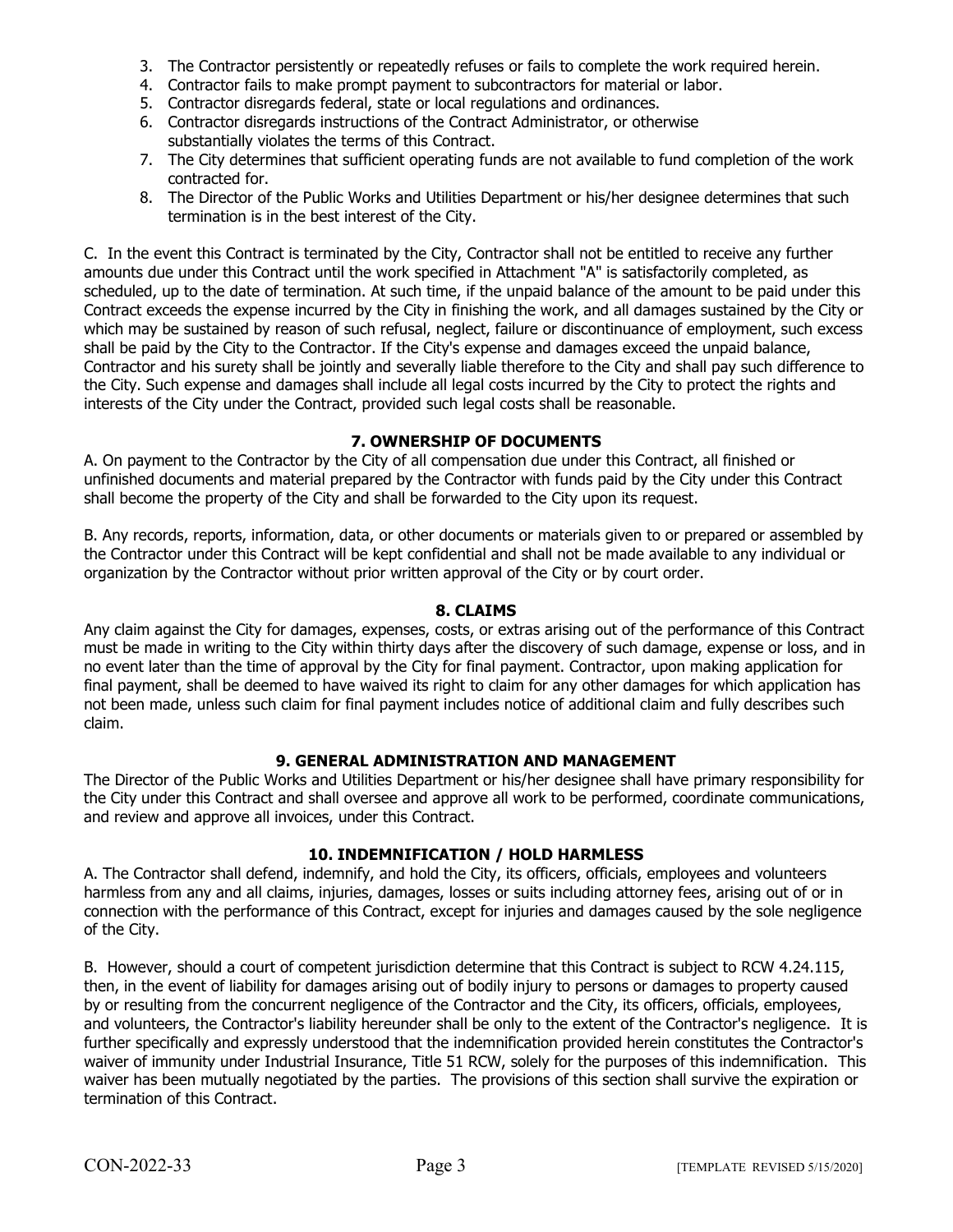## **11. INSURANCE, BONDS, & RETAINAGE**

A. The Contractor shall maintain insurance as set forth in Attachment B.

B. If the total bid amount including tax exceeds \$35,000, this project will be awarded as a small works roster contract and payment and performance bonds will be required in accordance with Washington State law. A retainage of 5% will also be applicable to this contract. The Contractor shall obtain payment and performance bonds in accordance with this Contract and all Attachments incorporated herein. Copies of the Bid Security Transmittal Form, Performance Bond and Payment Bond forms, and Escrow Agreement for Retained Percentage form are available from the Operations Office of Public Works & Utilities (Telephone 360-417-4541). Performance Bond and Payment Bond forms are provided in Attachment C. The party to whom the Contract is awarded will be required to execute the Contract and obtain the Performance and Payment Bond(s) within ten (10) calendar days from the date the notice of award is delivered to the bidder. Such bonds shall be on the form provided by the City, specify the name, contact phone, and address of the surety, and shall include a power of attorney appointing the signatory of the bonds as the person authorized to execute it (them).

## **12. PREVAILING WAGE**

This Contract is subject to Chapters 39.12 and 49.28 RCW, amendments thereto and regulations issued thereunder, relating to prevailing wages, benefits, and other requirements. Workers shall receive no less than the prevailing rate of wage. The City shall verify that contractor has received, or is exempt from, training on the requirements related to public works and prevailing wage under RCW 39.12. Contractor shall verify first-tier subcontractors have also received, or are exempt from, such training. Each subsequent tier shall verify that the tier below has received, or is exempt from, such training. No claim for additional compensation will be allowed which is based upon a lack of knowledge or a misunderstanding of any such requirements by the Contractor or a failure to include in Contractor's price adequate increases in such wages during the performance of this Contract. The Contractor is advised to consult the Washington State Department of Labor and Industries to determine the prevailing wages that must be paid.

This public works project is being done in **Clallam County**. Washington State wage determinations for Clallam County Journeymen and Apprentices can be found at:

<https://fortress.wa.gov/lni/wagelookup/prvWagelookup.aspx> <https://fortress.wa.gov/lni/wagelookup/ApprenticeWageLookup.aspx>

Use the applicable wage determinations effective on the **bid due date**.

A copy of the applicable wage rates is available for viewing at the Port Angeles Public Works and Utilities Contracts Office. In addition, the City will mail a hard copy of the applicable wage rates upon request.

For a contract award under \$2,500, and in accordance with RCW 39.12.040(2), the Contractor or subcontractor is authorized to submit a combined Statement Of Intent To Pay Prevailing Wages & Affidavit Of Wages directly to the City of Port Angeles at final invoicing. Submission shall be made on the form developed by the Washington State Department of Labor and Industries and available from the City of Port Angeles Public Works and Utilities Department.

In case any dispute arises as to what are the prevailing rates of wages for a specific trade, craft or occupation and such dispute cannot be adjusted by the parties in interest, including labor and management representatives, the matter shall be referred for arbitration to the Director of the Department of Labor and Industries, and his decision shall be final, conclusive, and binding on all parties involved in the dispute.

## **13. INTERPRETATION AND VENUE**

This Contract shall be interpreted and construed in accordance with the laws of the State of Washington. The venue of any litigation between the parties regarding this Contract shall be Clallam County, Washington.

## **14. BRANDS OR EQUAL**

When a special "brand or equal" is named it shall be construed solely for the purpose of indicating the standards of quality, performance, or use desired. Brands of equal quality, performance, and use shall be considered,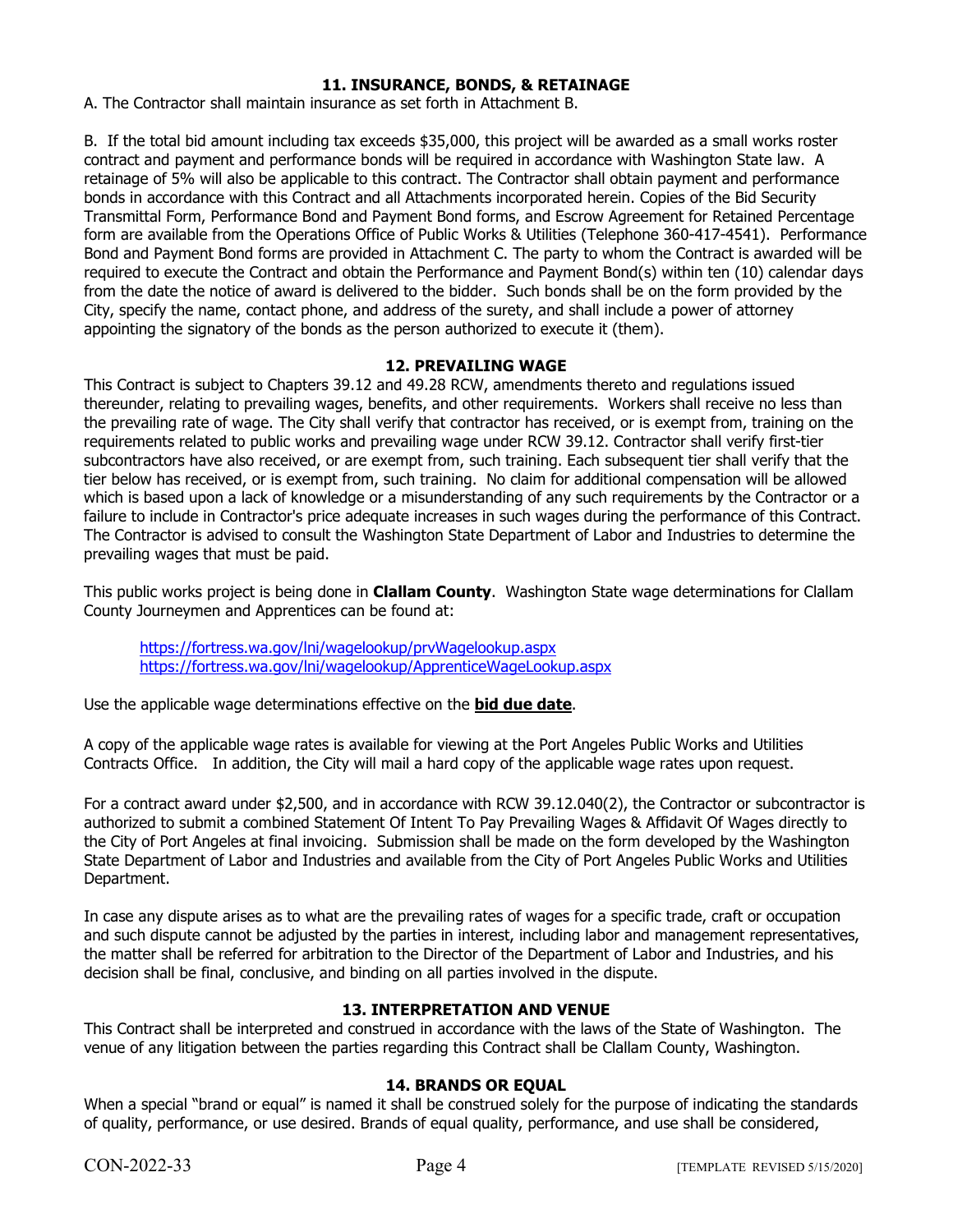provided Contractor specifies the brand and model and submits descriptive literature when available. Any bid containing a brand which is not of equal quality, performance, or use specified must be represented as an alternate and not as an equal, and failure to do so shall be sufficient reason to disregard the bid.

## **15. INSPECTION AND REJECTION**

All goods, services, work, or materials purchased herein are subject inspection and to approval by the City. Any rejection of goods, services, work, or materials resulting because of nonconformity to the terms and specifications of this order, whether held by the City or returned, will be at Contractor's risk and expense.

## **16. SUBLETTING OR ASSIGNING OF CONTRACTS**

Neither the City nor the Contractor shall assign, transfer, or encumber any rights, duties or interest accruing from this Contract without the express prior written consent of the other.

## **17. INDEPENDENT CONTRACTOR**

The Contractor is, and shall be at all times during the term of this Contract, an independent contractor and not an employee of the City.

## **18. EXTENT OF CONTRACT/MODIFICATION**

This Contract, together with the attachments and/or addenda, represents the entire and integrated Contract between the parties hereto and supersedes all prior negotiations, representations, or agreements, either written or oral. This contract may be amended, modified or added to only by written instrument properly signed by both parties hereto.

#### **19. SUBCONTRACTOR RESPONSIBILITY**

The Contractor shall include the language of this section in each of its first tier subcontracts and shall require each of its subcontractors to include substantially the same language of this section in each of their subcontracts, adjusting only as necessary the terms used for the contracting parties. The requirements of this section apply to all subcontractors regardless of tier.

At the time of subcontract execution, the Contractor shall verify that each of its first-tier subcontractors meet the following bidder responsibility criteria:

- At the time of subcontract bid submittal, have a certificate of registration in compliance with chapter 18.27 RCW;
- Have a current state unified business identifier number;
- If applicable, have:
	- 1) Industrial insurance coverage for the subcontractor's employees working in Washington as required in Title 51 RCW;
	- 2) Subcontractor's Insurance as required by Attachment B, "Insurance";
	- 3) An employment security department number as required in Tile 50 RCW; and
	- 4) A state excise tax registration number as required in Tile 82 RCW;
	- 5) An electrical contractor license, if required by Chapter 19.28 RCW;
	- 6) An elevator contract license, if required by Chapter 70.87 RCW.

- Not be disqualified from bidding on any public works contract under RCW 39.06.010 or 39.12.065(3).

-Have received, or be exempt from, training on the requirements related to public works and prevailing wage under RCW 39.12.

#### **20. COMPENSATION AND METHOD OF PAYMENT.**

A. The City shall pay the Contractor for work performed under this Contract as detailed in the bid, as incorporated in the Contract.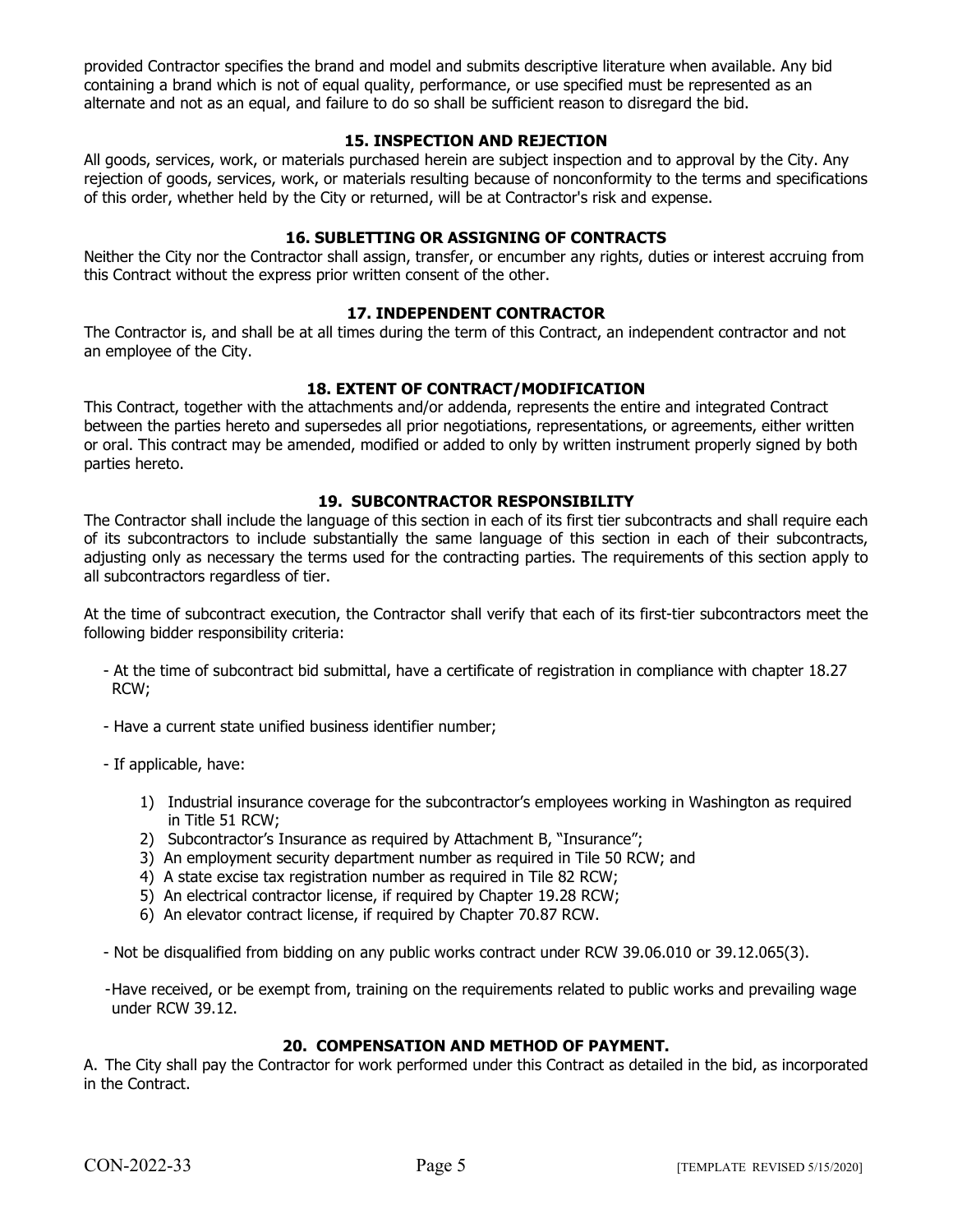B. Payments for work provided hereunder shall be made following the performance of such work, unless otherwise permitted by law and approved in writing by the City. No payment shall be made for any work rendered by the Contractor except as identified and set forth in this Contract.

C. Progress payments shall be based on the timely submittal by the Contractor of the City's standard payment request form.

D. Payments for any alterations in or additions to the work provided under this Contract shall be in accordance with the Request for Information (RFI) or Construction Change Order (CCO) process as set forth in the Contract Documents. Following approval of the RFI or CCO, the Contractor shall submit the standard payment request form(s).

E. The Contractor shall submit payment requests with a completed Application for Payment form, an example of which is included in Attachment D to this Contract. This form includes a lien waiver certification and shall be notarized before submission. Applications for payment not signed or notarized shall be considered incomplete and ineligible for payment consideration. The City shall initiate authorization for payment after receipt of a satisfactorily completed payment request form and shall make payment to the Contractor within approximately thirty (30) days thereafter. Final payment requests shall also include a Certification of Work Completion and Acceptance (located in Attachment D).

IN WITNESS WHEREOF, the parties have executed this Contract as of the date of the last signature affixed below.

## **CONTRACTOR CITY OF PORT ANGELES**

| APPROVED AS TO FORM: |
|----------------------|
| <b>CITY ATTORNEY</b> |
| ATTEST:              |
| <b>CITY CLERK</b>    |
|                      |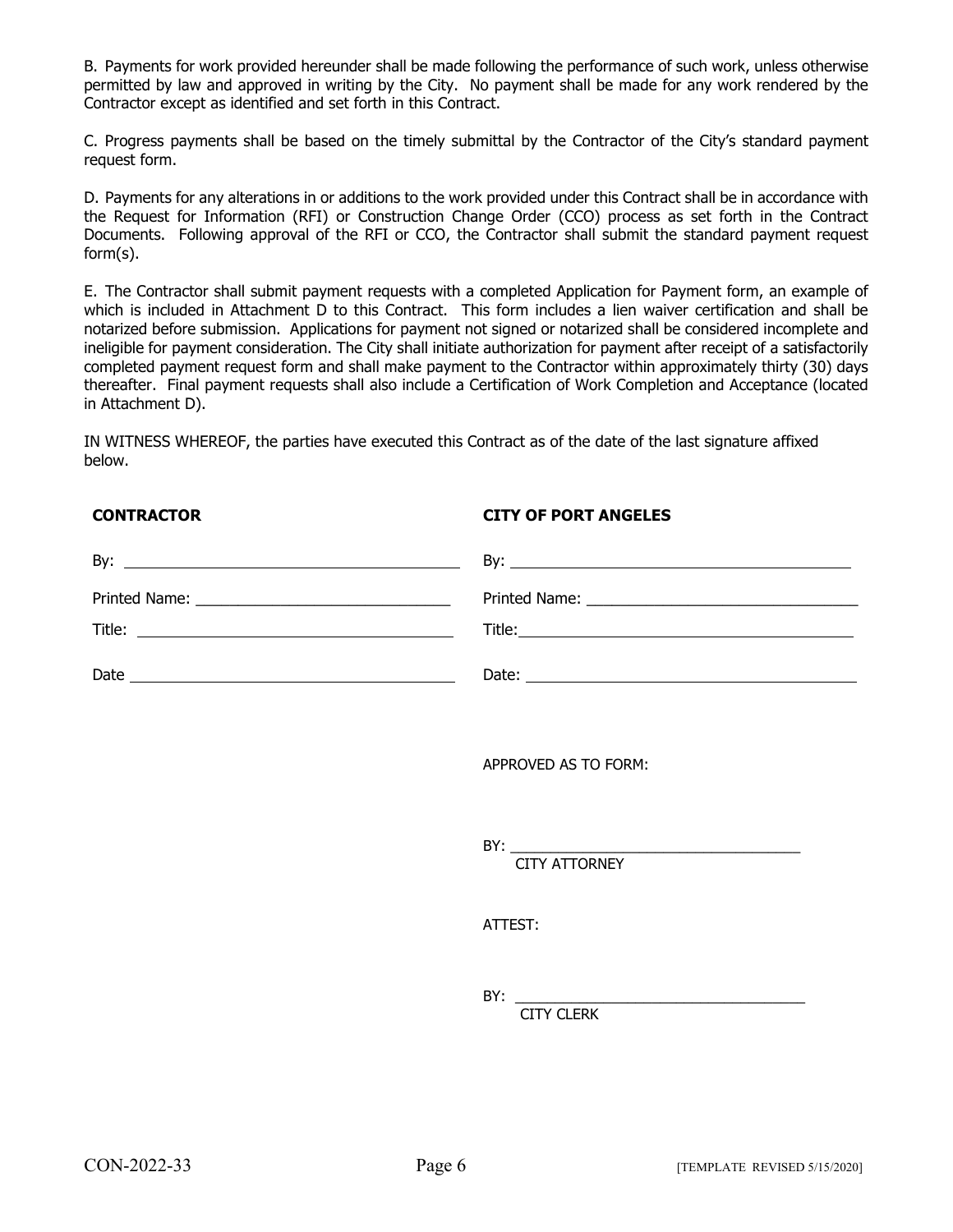## **ATTACHMENT "A" WORK BY CONTRACTOR**

The Contractor shall do all work and furnish all tools, materials, and equipment in order to accomplish the project described below. Unless otherwise provided for in the Statement of Work, the Contractor will be responsible for obtaining and paying for any and all permits required for this work.

**General Scope**: Trash Compactor Concrete Footing.

**Location:** Port Angeles Transfer Station at 3501 18<sup>th</sup> St

**Site Point of Contact**: David Wegener at 360-417-4547.

**Work Hours and Schedule**: The Contractor will be allowed to work from 7:00 AM to 5:00PM, Monday through Friday work outside of these hours may be requested from and is at the discretion of the City Engineer.

#### **Specifications:**

 $\ddot{\phantom{a}}$ 

All work shall be executed in strict accordance with the latest edition of the following standards and codes and all local ordinances and regulations and shall meet industry standards.

- 1. International Building Code (IBC)
- 2. International Residential Code (IRC)
- 3. Uniform Plumbing Code (UPC)
- 4. International Fuel and Gas Code (IFGC)
- 5. International Mechanical Code (IMC)
- 6. Washington State Energy Code (WSEC)
- 7. Washington State Ventilation and Indoor Air Quality Code (VIAQ)
- 8. ANSI 117 (Ada Accessibility Code)
- 9. International Fire Code (IFC)
- 10. National Electrical Code (NEC)
- 11. Underwriters Laboratories (UL)
- 12. WSDOT/APWA Standard Specifications

#### **Permits:** Not Applicable

#### **Work Requirements**:

**1.0 Project Description:** Relocate water service, sleeve wastewater line, Sawcut and remove existing 8-inch slab. Excavate, form, and place new footing for a new Trash Compactor.

#### **2.0 Drawings:**

The following drawing is part of this contract:

Attachment "E" Compactor Foundation Plan S2.1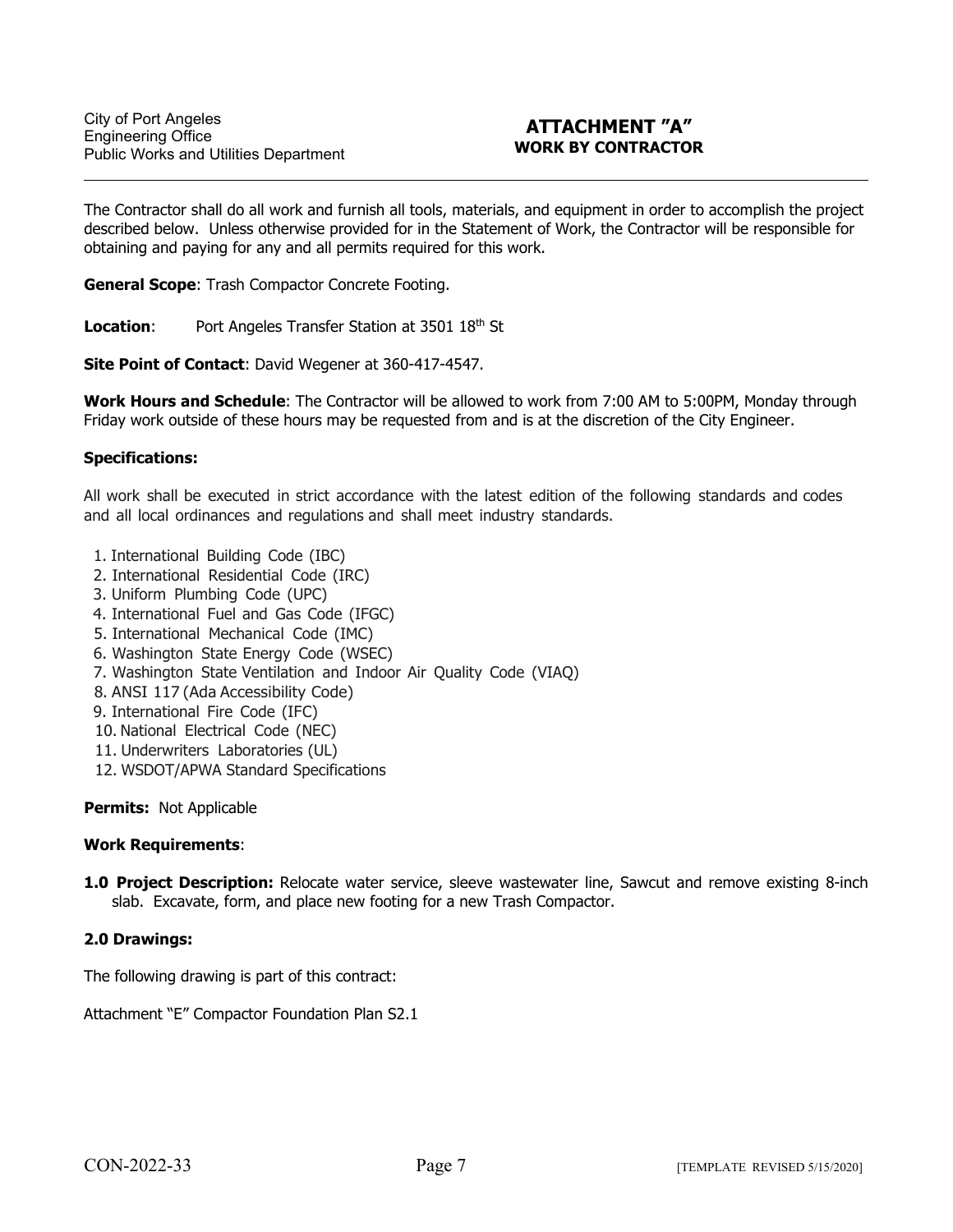## **3.0 Standard Specifications**

This contract incorporates the Washington State Department of Transportation's 2022 Standard Specifications for Road, Bridge and Municipal Construction referred to herein as the Standard Specifications and the City of Port Angeles Urban Services Standards and Guidelines (current edition).



## **4.0 Special Provisions:**

## **INTRODUCTION TO THE SPECIAL PROVISIONS**

## (December 10, 2020 APWA GSP)

The work on this project shall be accomplished in accordance with the Standard Specifications for Road, Bridge and Municipal Construction, 2022 edition, as issued by the Washington State Department of Transportation (WSDOT) and the American Public Works Association (APWA), Washington State Chapter (hereafter "Standard Specifications"). The Standard Specifications, as modified or supplemented by these Special Provisions, all of which are made a part of the Contract Documents, shall govern all of the Work.

These Special Provisions are made up of both General Special Provisions (GSPs) from various sources, which may have project-specific fill-ins; and project-specific Special Provisions. Each Provision either supplements, modifies, or replaces the comparable Standard Specification, or is a new Provision. The deletion, amendment, alteration, or addition to any subsection or portion of the Standard Specifications is meant to pertain only to that particular portion of the section, and in no way should it be interpreted that the balance of the section does not apply.

The project-specific Special Provisions are not labeled as such. The GSPs are labeled under the headers of each GSP, with the effective date of the GSP and its source. For example:

(March 8, 2013 APWA GSP) (April 1, 2013 WSDOT GSP)

Also incorporated into the Contract Documents by reference are:

- Manual on Uniform Traffic Control Devices for Streets and Highways, currently adopted edition, with Washington State modifications, if any
- Standard Plans for Road, Bridge and Municipal Construction, WSDOT/APWA, current edition
- City of Port Angeles' Urban Services Standards and Guidelines, current edition

Contractor shall obtain copies of these publications, at Contractor's own expense.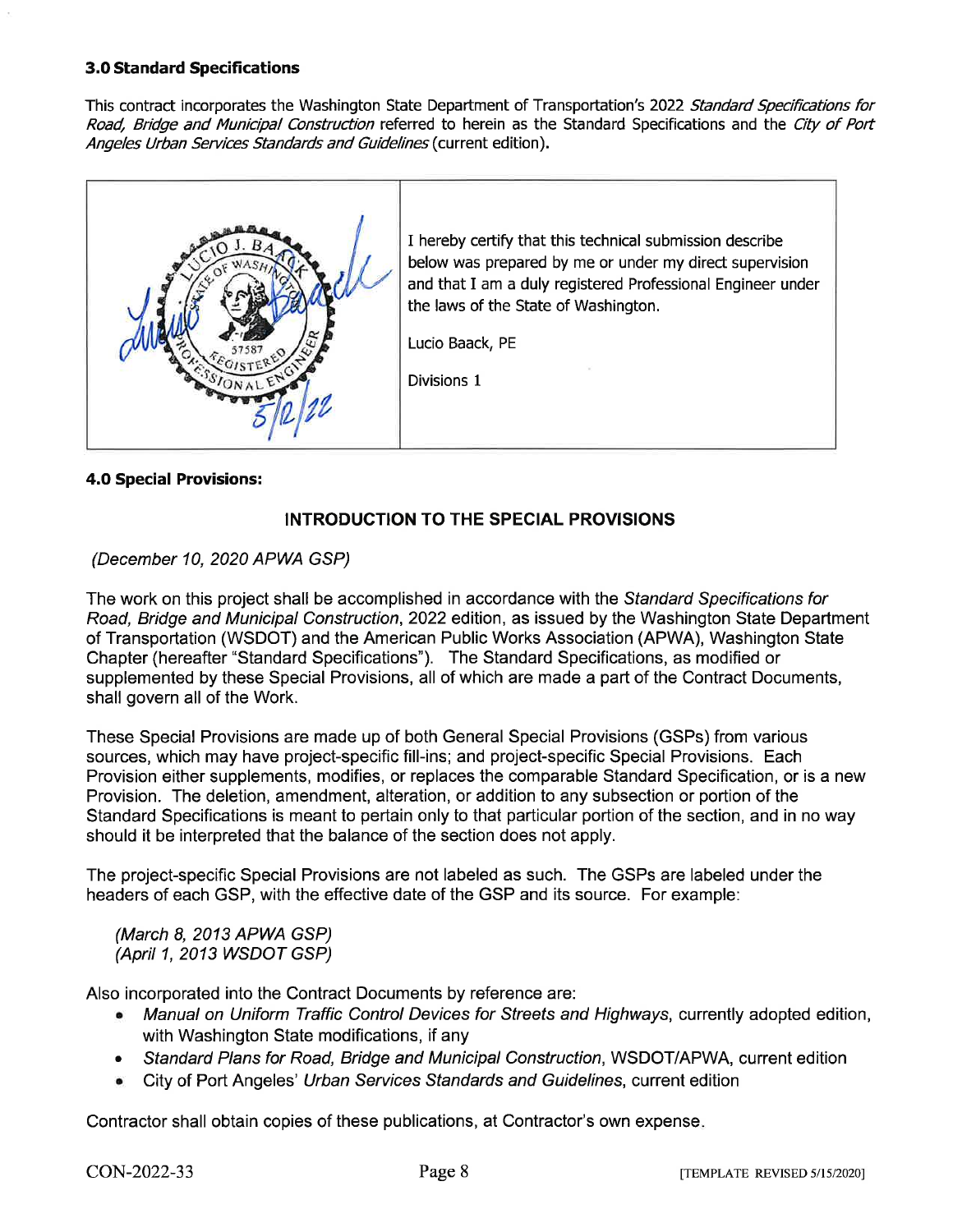## **DIVISION 1 GENERAL REQUIREMENTS**

## **1-01.3 Definitions**

*(January 19, 2022 APWA GSP)*

Delete the heading **Completion Dates** and the three paragraphs that follow it, and replace them with the following:

#### **Dates**

#### *Bid Opening Date*

The date on which the Contracting Agency publicly opens and reads the Bids.

#### *Award Date*

The date of the formal decision of the Contracting Agency to accept the lowest responsible and responsive Bidder for the Work.

#### *Contract Execution Date*

The date the Contracting Agency officially binds the Agency to the Contract.

#### *Notice to Proceed Date*

The date stated in the Notice to Proceed on which the Contract time begins.

## *Substantial Completion Date*

The day the Engineer determines the Contracting Agency has full and unrestricted use and benefit of the facilities, both from the operational and safety standpoint, any remaining traffic disruptions will be rare and brief, and only minor incidental work, replacement of temporary substitute facilities, plant establishment periods, or correction or repair remains for the Physical Completion of the total Contract.

#### *Physical Completion Date*

The day all of the Work is physically completed on the project. All documentation required by the Contract and required by law does not necessarily need to be furnished by the Contractor by this date.

#### *Completion Date*

The day all the Work specified in the Contract is completed and all the obligations of the Contractor under the contract are fulfilled by the Contractor. All documentation required by the Contract and required by law must be furnished by the Contractor before establishment of this date.

#### *Final Acceptance Date*

The date on which the Contracting Agency accepts the Work as complete.

Supplement this Section with the following:

All references in the Standard Specifications or WSDOT General Special Provisions, to the terms "Department of Transportation", "Washington State Transportation Commission", "Commission", "Secretary of Transportation", "Secretary", "Headquarters", and "State Treasurer" shall be revised to read "Contracting Agency".

All references to the terms "State" or "state" shall be revised to read "Contracting Agency" unless the reference is to an administrative agency of the State of Washington, a State statute or regulation, or the context reasonably indicates otherwise.

All references to "State Materials Laboratory" shall be revised to read "Contracting Agency designated location".

All references to "final contract voucher certification" shall be interpreted to mean the Contracting Agency form(s) by which final payment is authorized, and final completion and acceptance granted.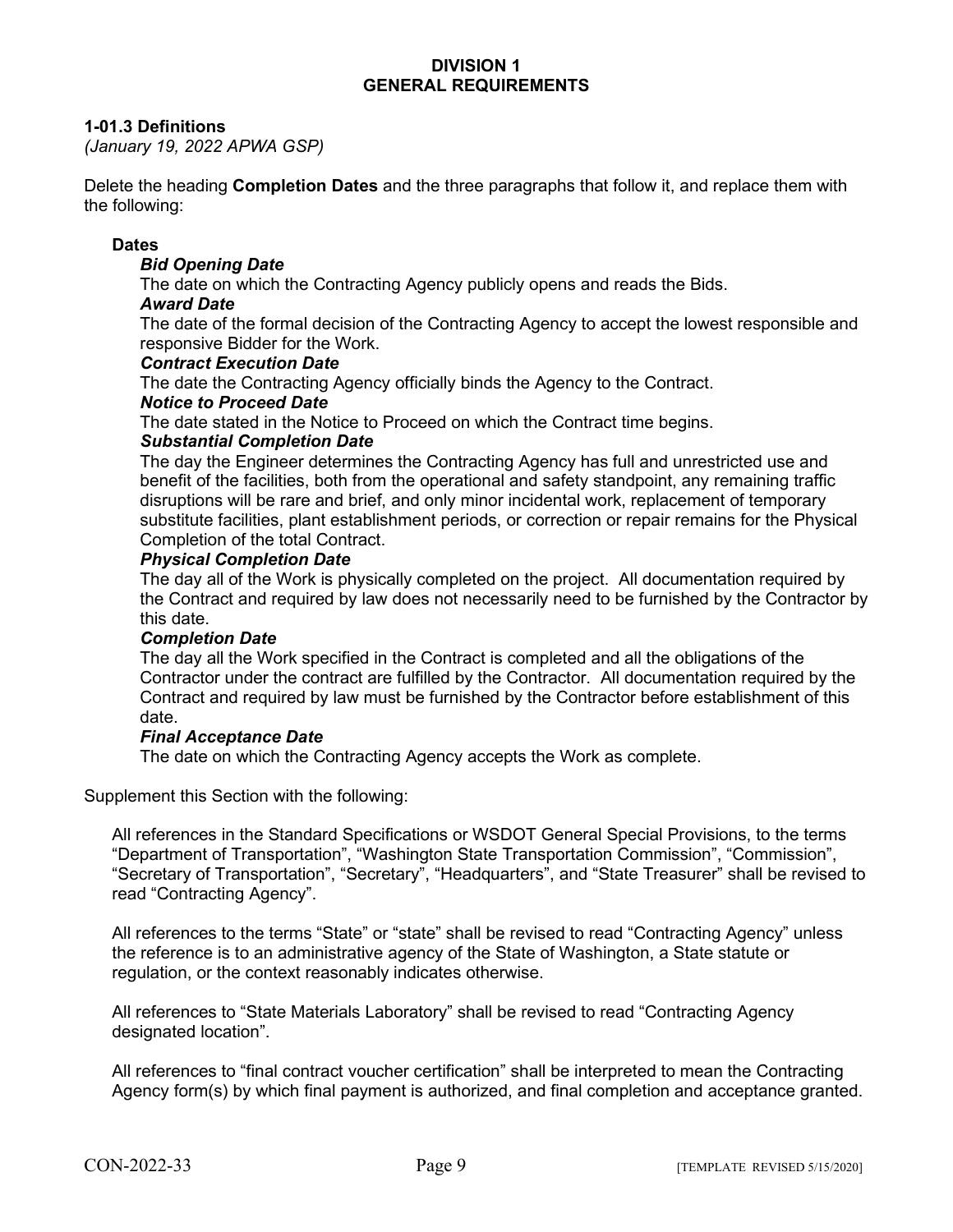## **Additive**

A supplemental unit of work or group of bid items, identified separately in the Bid Proposal, which may, at the discretion of the Contracting Agency, be awarded in addition to the base bid.

## **Alternate**

One of two or more units of work or groups of bid items, identified separately in the Bid Proposal, from which the Contracting Agency may make a choice between different methods or material of construction for performing the same work.

## **Business Day**

A business day is any day from Monday through Friday except holidays as listed in Section 1-08.5.

## **Contract Bond**

The definition in the Standard Specifications for "Contract Bond" applies to whatever bond form(s) are required by the Contract Documents, which may be a combination of a Payment Bond and a Performance Bond.

## **Contract Documents**

See definition for "Contract".

## **Contract Time**

The period of time established by the terms and conditions of the Contract within which the Work must be physically completed.

## **Notice of Award**

The written notice from the Contracting Agency to the successful Bidder signifying the Contracting Agency's acceptance of the Bid Proposal.

## **Notice to Proceed**

The written notice from the Contracting Agency or Engineer to the Contractor authorizing and directing the Contractor to proceed with the Work and establishing the date on which the Contract time begins.

## **Traffic**

Both vehicular and non-vehicular traffic, such as pedestrians, bicyclists, wheelchairs, and equestrian traffic.

## **1-02 BID PROCEDURES AND CONDITIONS**

## **1-02.1 Prequalification of Bidders**

Delete this section and replace it with the following:

## **1-02.1 Qualifications of Bidder**

*(January 24, 2011 APWA GSP)*

Before award of a public works contract, a bidder must meet at least the minimum qualifications of RCW 39.04.350(1) to be considered a responsible bidder and qualified to be awarded a public works project.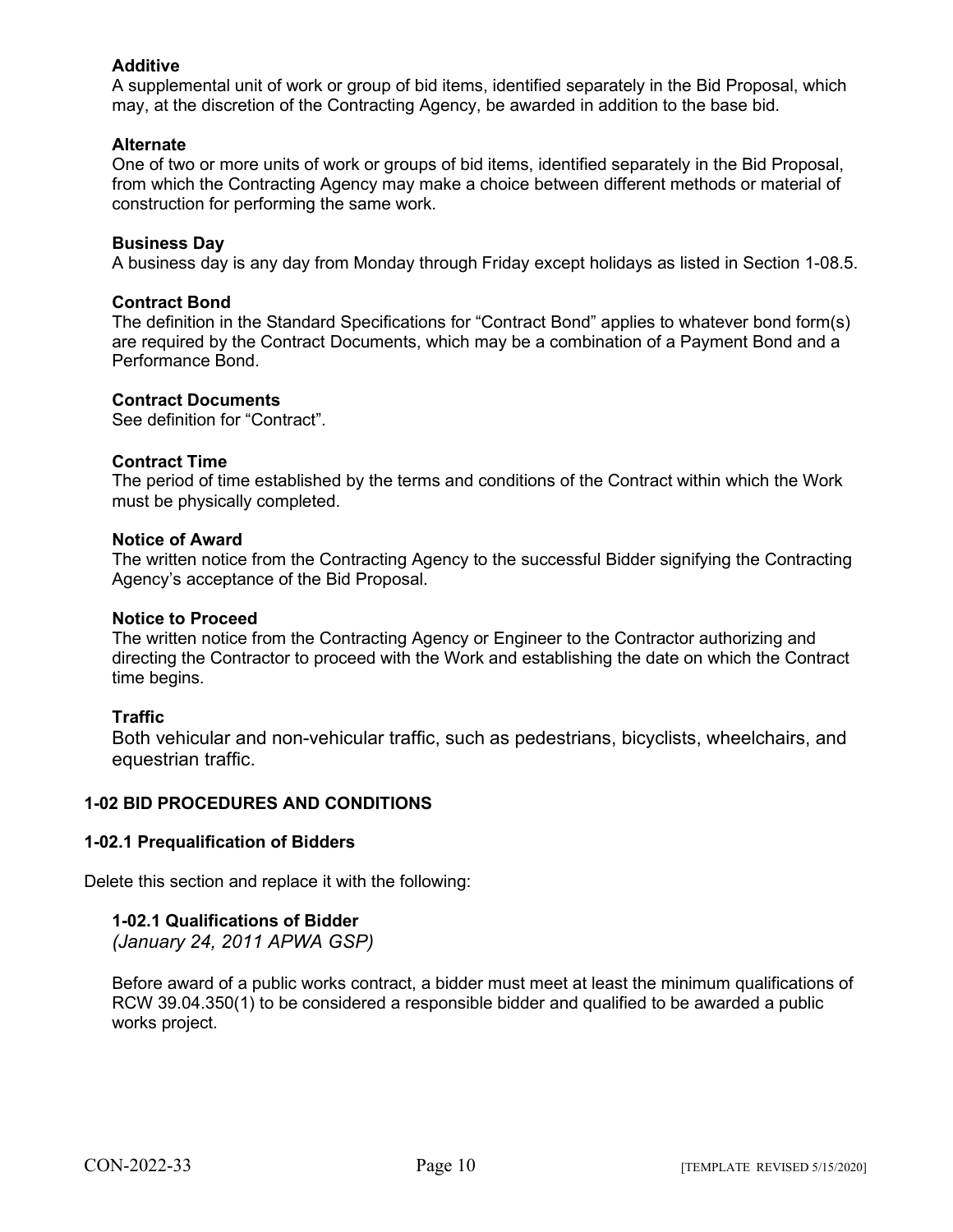## **1-02.2 Plans and Specifications**

*(June 27, 2011 APWA GSP)*

Delete this section and replace it with the following:

Information as to where Bid Documents can be obtained or reviewed can be found in the Call for Bids (Advertisement for Bids) for the work.

After award of the contract, plans and specifications will be issued to the Contractor at no cost as detailed below:

| <b>To Prime Contractor</b> | <b>No. of Sets</b> | <b>Basis of Distribution</b>           |
|----------------------------|--------------------|----------------------------------------|
| Reduced plans (11" x 17")  | $\vert 2 \vert$    | Furnished automatically                |
|                            |                    | upon award.                            |
| <b>Contract Provisions</b> |                    | Furnished automatically<br>upon award. |
|                            |                    |                                        |

Additional plans and Contract Provisions may be obtained by the Contractor from the source stated in the Call for Bids, at the Contractor's own expense.

## **1-02.6 Preparation of Proposal**

*(December 10, 2020 APWA GSP, Option B)*

Supplement the second paragraph with the following:

- 4. If a minimum bid amount has been established for any item, the unit or lump sum price must equal or exceed the minimum amount stated.
- 5. Any correction to a bid made by interlineation, alteration, or erasure, shall be initialed by the signer of the bid.

Delete the last two paragraphs, and replace them with the following:

The Bidder shall submit with their Bid a completed Contractor Certification Wage Law Compliance form, provided by the Contracting Agency. Failure to return this certification as part of the Bid Proposal package will make this Bid Nonresponsive and ineligible for Award. A Contractor Certification of Wage Law Compliance form is included in the Proposal Forms.

The Bidder shall make no stipulation on the Bid Form, nor qualify the bid in any manner.

A bid by a corporation shall be executed in the corporate name, by the president or a vice president (or other corporate officer accompanied by evidence of authority to sign).

A bid by a partnership shall be executed in the partnership name, and signed by a partner. A copy of the partnership agreement shall be submitted with the Bid Form if any UDBE requirements are to be satisfied through such an agreement.

A bid by a joint venture shall be executed in the joint venture name and signed by a member of the joint venture. A copy of the joint venture agreement shall be submitted with the Bid Form if any UDBE requirements are to be satisfied through such an agreement.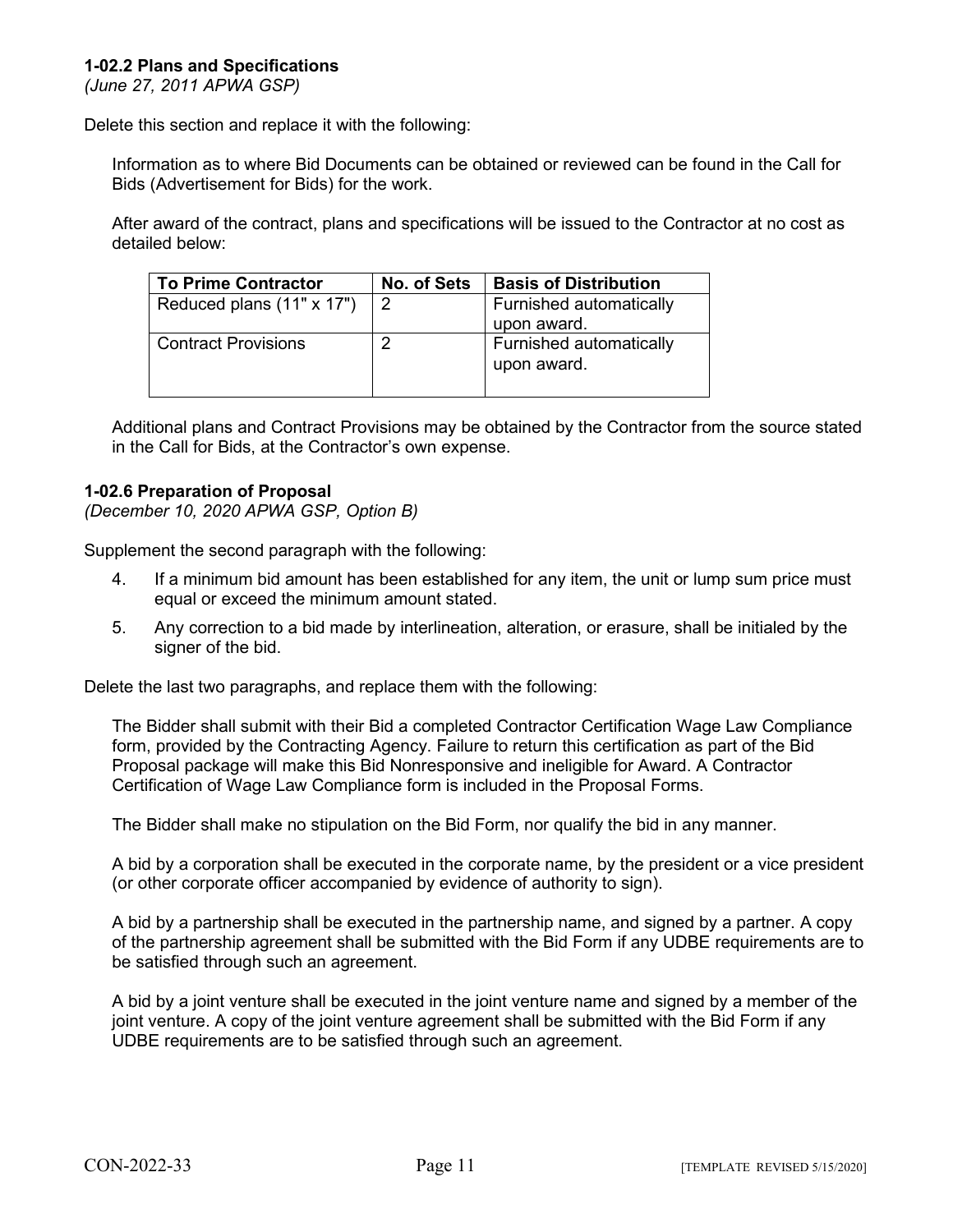## **1-02.7 Bid Deposit**

*(March 8, 2013 APWA GSP)*

Supplement this section with the following:

Bid bonds shall contain the following:

- 1. Contracting Agency-assigned number for the project;
- 2. Name of the project;
- 3. The Contracting Agency named as obligee;
- 4. The amount of the bid bond stated either as a dollar figure or as a percentage which represents five percent of the maximum bid amount that could be awarded;
- 5. Signature of the bidder's officer empowered to sign official statements. The signature of the person authorized to submit the bid should agree with the signature on the bond, and the title of the person must accompany the said signature;
- 6. The signature of the surety's officer empowered to sign the bond and the power of attorney.

If so stated in the Contract Provisions, bidder must use the bond form included in the Contract **Provisions** 

If so stated in the Contract Provisions, cash will not be accepted for a bid deposit.

## **1-02.10 Withdrawing, Revising, or Supplementing Proposal**

*(July 23, 2015 APWA GSP)*

Delete this section, and replace it with the following:

After submitting a physical Bid Proposal to the Contracting Agency, the Bidder may withdraw, revise, or supplement it if:

- 1. The Bidder submits a written request signed by an authorized person and physically delivers it to the place designated for receipt of Bid Proposals, and
- 2. The Contracting Agency receives the request before the time set for receipt of Bid Proposals, and
- 3. The revised or supplemented Bid Proposal (if any) is received by the Contracting Agency before the time set for receipt of Bid Proposals.

If the Bidder's request to withdraw, revise, or supplement its Bid Proposal is received before the time set for receipt of Bid Proposals, the Contracting Agency will return the unopened Proposal package to the Bidder. The Bidder must then submit the revised or supplemented package in its entirety. If the Bidder does not submit a revised or supplemented package, then its bid shall be considered withdrawn.

Late revised or supplemented Bid Proposals or late withdrawal requests will be date recorded by the Contracting Agency and returned unopened. Mailed, emailed, or faxed requests to withdraw, revise, or supplement a Bid Proposal are not acceptable.

## **1-02.14 Disqualification of Bidders**

*(May 17, 2018 APWA GSP, Option A)*

Delete this section and replace it with the following:

A Bidder will be deemed not responsible if the Bidder does not meet the mandatory bidder responsibility criteria in RCW 39.04.350(1), as amended.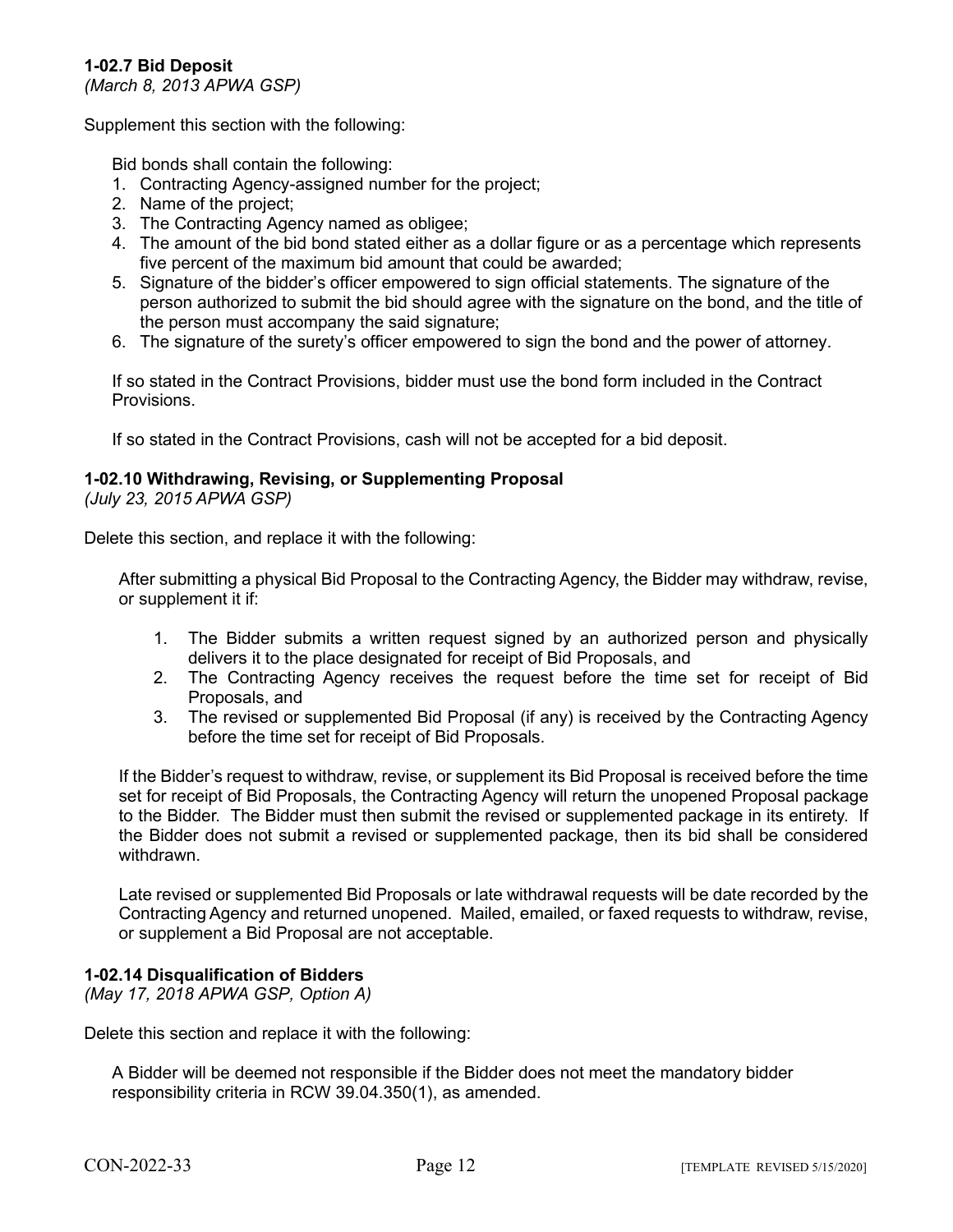The Contracting Agency will verify that the Bidder meets the mandatory bidder responsibility criteria in RCW 39.04.350(1). To assess bidder responsibility, the Contracting Agency reserves the right to request documentation as needed from the Bidder and third parties concerning the Bidder's compliance with the mandatory bidder responsibility criteria.

If the Contracting Agency determines the Bidder does not meet the mandatory bidder responsibility criteria in RCW 39.04.350(1) and is therefore not a responsible Bidder, the Contracting Agency shall notify the Bidder in writing, with the reasons for its determination. If the Bidder disagrees with this determination, it may appeal the determination within two (2) business days of the Contracting Agency's determination by presenting its appeal and any additional information to the Contracting Agency. The Contracting Agency will consider the appeal and any additional information before issuing its final determination. If the final determination affirms that the Bidder is not responsible, the Contracting Agency will not execute a contract with any other Bidder until at least two business days after the Bidder determined to be not responsible has received the Contracting Agency's final determination.

## **1-03 Award and Execution of Contract**

## **1-03.3 Execution of Contract**

*(January 19, 2022 APWA GSP)*

Revise this section to read:

Within 3 calendar days of Award date (not including Saturdays, Sundays and Holidays), the successful Bidder shall provide the information necessary to execute the Contract to the Contracting Agency. The Bidder shall send the contact information, including the full name, email address, and phone number, for the authorized signer and bonding agent to the Contracting Agency.

Copies of the Contract Provisions, including the unsigned Form of Contract, will be available for signature by the successful bidder on the first business day following award. The number of copies to be executed by the Contractor will be determined by the Contracting Agency.

Within 2 calendar days after the award date, the successful bidder shall return the signed Contracting Agency-prepared contract, an insurance certification as required by Section 1-07.18, a satisfactory bond as required by law and Section 1-03.4, the Transfer of Coverage form for the Construction Stormwater General Permit with sections I, III, and VIII completed when provided. Before execution of the contract by the Contracting Agency, the successful bidder shall provide any pre-award information the Contracting Agency may require under Section 1-02.15.

Until the Contracting Agency executes a contract, no proposal shall bind the Contracting Agency nor shall any work begin within the project limits or within Contracting Agency-furnished sites. The Contractor shall bear all risks for any work begun outside such areas and for any materials ordered before the contract is executed by the Contracting Agency.

If the bidder experiences circumstances beyond their control that prevents return of the contract documents within the calendar days after the award date stated above, the Contracting Agency may grant up to a maximum of 2 additional calendar days for return of the documents, provided the Contracting Agency deems the circumstances warrant it.

## **1-03.4 Contract Bond**

*(July 23, 2015 APWA GSP)*

Delete the first paragraph and replace it with the following: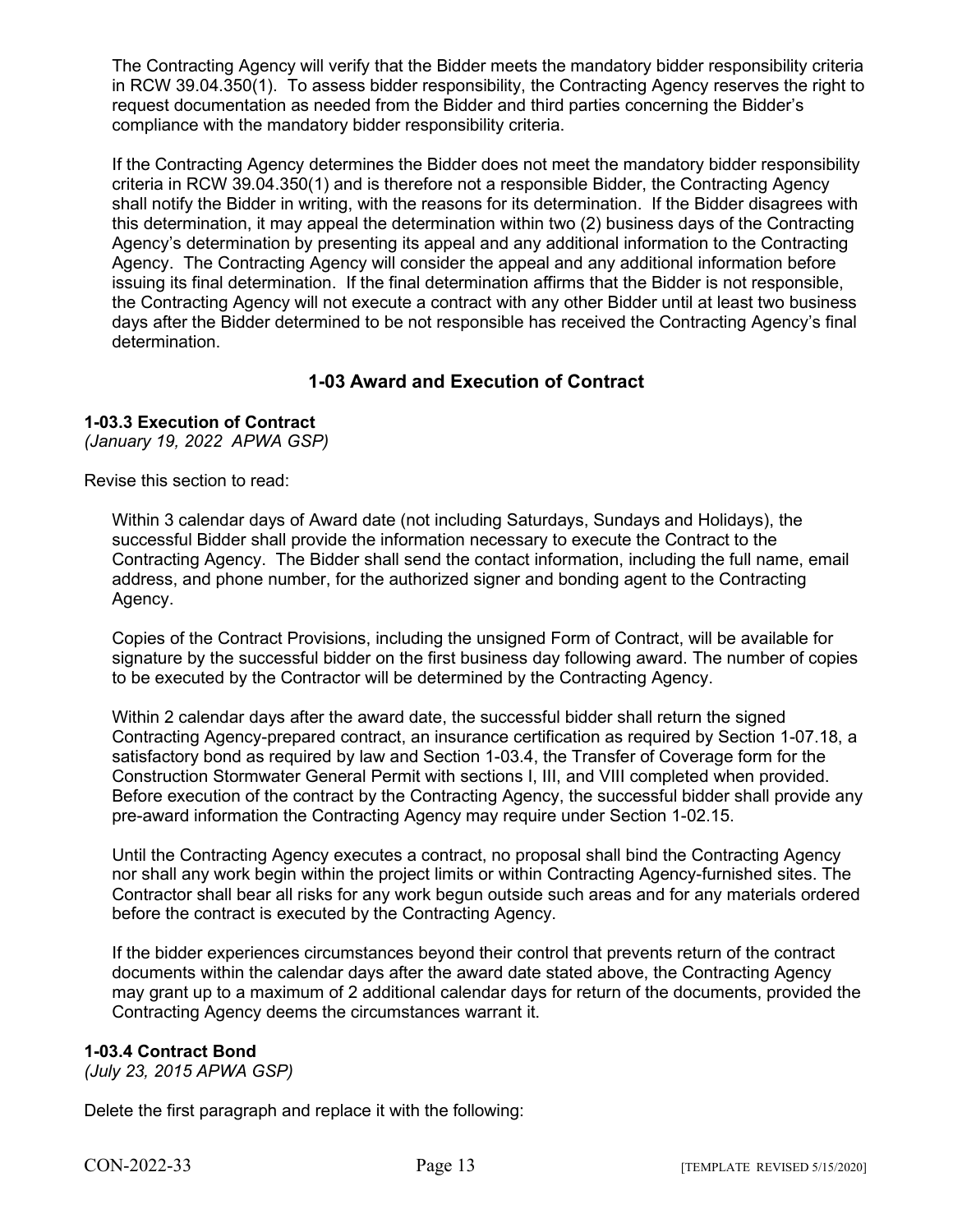The successful bidder shall provide executed payment and performance bond(s) for the full contract amount. The bond may be a combined payment and performance bond; or be separate payment and performance bonds. In the case of separate payment and performance bonds, each shall be for the full contract amount. The bond(s) shall:

- 1. Be on Contracting Agency-furnished form(s);
- 2. Be signed by an approved surety (or sureties) that:
	- a. Is registered with the Washington State Insurance Commissioner, and
	- b. Appears on the current Authorized Insurance List in the State of Washington published by the Office of the Insurance Commissioner,
- 3. Guarantee that the Contractor will perform and comply with all obligations, duties, and conditions under the Contract, including but not limited to the duty and obligation to indemnify, defend, and protect the Contracting Agency against all losses and claims related directly or indirectly from any failure:
	- a. Of the Contractor (or any of the employees, subcontractors, or lower tier subcontractors of the Contractor) to faithfully perform and comply with all contract obligations, conditions, and duties, or
	- b. Of the Contractor (or the subcontractors or lower tier subcontractors of the Contractor) to pay all laborers, mechanics, subcontractors, lower tier subcontractors, material person, or any other person who provides supplies or provisions for carrying out the work;
- 4. Be conditioned upon the payment of taxes, increases, and penalties incurred on the project under titles 50, 51, and 82 RCW; and
- 5. Be accompanied by a power of attorney for the Surety's officer empowered to sign the bond; and
- 6. Be signed by an officer of the Contractor empowered to sign official statements (sole proprietor or partner). If the Contractor is a corporation, the bond(s) must be signed by the president or vice president, unless accompanied by written proof of the authority of the individual signing the bond(s) to bind the corporation (i.e., corporate resolution, power of attorney, or a letter to such effect signed by the president or vice president).

#### **1-04.2 Coordination of Contract Documents, Plans, Special Provisions, Specifications, and Addenda**

*(December 10, 2020* APWA *GSP)*

Revise the second paragraph to read:

Any inconsistency in the parts of the contract shall be resolved by following this order of precedence (e.g., 1 presiding over 2, 2 over 3, 3 over 4, and so forth):

- 1. Addenda,
- 2. Proposal Form,
- 3. Contract Plans,
- 4. Special Provisions,
- 5. Standard Specifications,
- 6. Contracting Agency's Standard Plans or Details (if any), and
- 7. WSDOT Standard Plans for Road, Bridge, and Municipal Construction.

## **1-04.4 Changes in Work**

Section 1-04.4, Changes, of the Standard Specifications shall be supplemented with the following:

All revisions, clarifications, field requests and field authorizations for construction contracts shall be documented using the "**REQUEST FOR INFORMATION (RFI)**" form. A construction contract change order may be initiated by the Contractor, City Inspector, or Engineer by using the RFI form contained in Attachments D.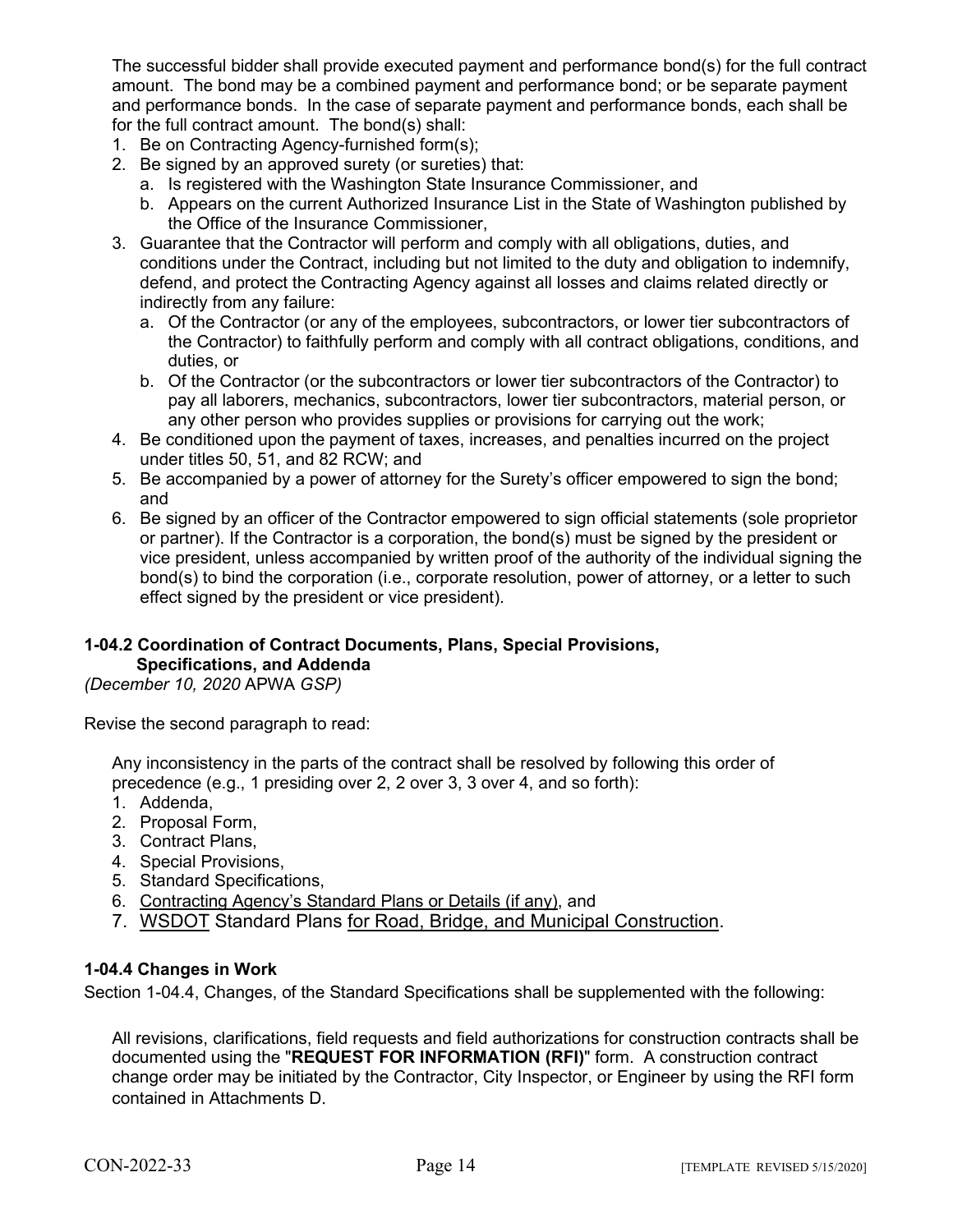## **1-04.4(1) Minor Changes**

*(May 30, 2019 APWA GSP)*

Delete the first paragraph and replace it with the following:

Payments or credits for changes amounting to \$5,000 or less may be made under the Bid item "Minor Change". At the discretion of the Contracting Agency, this procedure for Minor Changes may be used in lieu of the more formal procedure as outlined in Section 1-04.4, Changes. All "Minor Change" work will be within the scope of the Contract Work and will not change Contract Time.

## **1-05.7 Removal of Defective and Unauthorized Work**

*(October 1, 2005 APWA GSP)*

Supplement this section with the following:

If the Contractor fails to remedy defective or unauthorized work within the time specified in a written notice from the Engineer, or fails to perform any part of the work required by the Contract Documents, the Engineer may correct and remedy such work as may be identified in the written notice, with Contracting Agency forces or by such other means as the Contracting Agency may deem necessary.

If the Contractor fails to comply with a written order to remedy what the Engineer determines to be an emergency situation, the Engineer may have the defective and unauthorized work corrected immediately, have the rejected work removed and replaced, or have work the Contractor refuses to perform completed by using Contracting Agency or other forces. An emergency situation is any situation when, in the opinion of the Engineer, a delay in its remedy could be potentially unsafe, or might cause serious risk of loss or damage to the public.

Direct or indirect costs incurred by the Contracting Agency attributable to correcting and remedying defective or unauthorized work, or work the Contractor failed or refused to perform, shall be paid by the Contractor. Payment will be deducted by the Engineer from monies due, or to become due, the Contractor. Such direct and indirect costs shall include in particular, but without limitation, compensation for additional professional services required, and costs for repair and replacement of work of others destroyed or damaged by correction, removal, or replacement of the Contractor's unauthorized work.

No adjustment in contract time or compensation will be allowed because of the delay in the performance of the work attributable to the exercise of the Contracting Agency's rights provided by this Section.

The rights exercised under the provisions of this section shall not diminish the Contracting Agency's right to pursue any other avenue for additional remedy or damages with respect to the Contractor's failure to perform the work as required.

## **1-05.11 Final Inspection**

Delete this section and replace it with the following:

#### **1-05.11 Final Inspections and Operational Testing**  *(October 1, 2005 APWA GSP)*

## **1-05.11(1) Substantial Completion Date**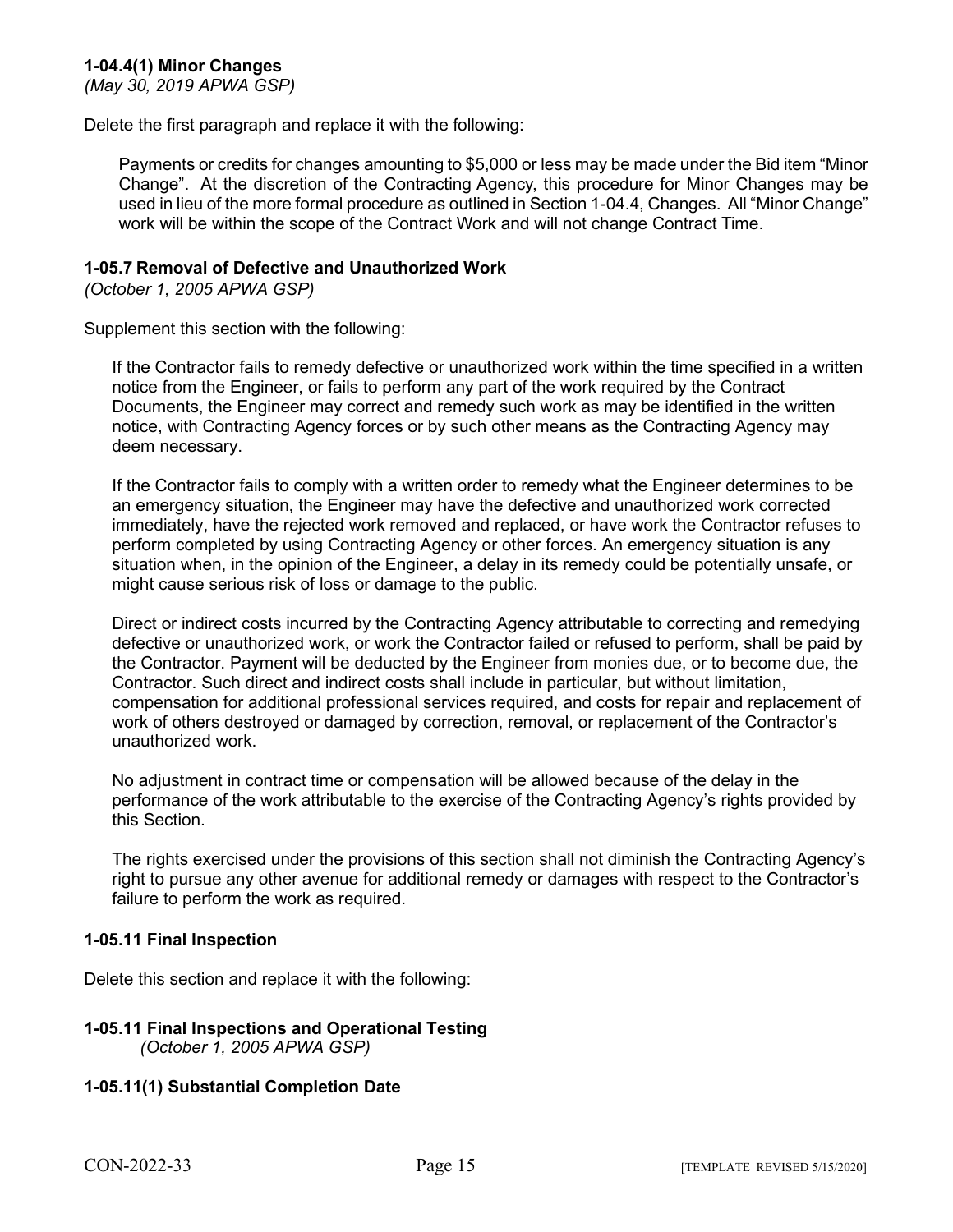When the Contractor considers the work to be substantially complete, the Contractor shall so notify the Engineer and request the Engineer establish the Substantial Completion Date. The Contractor's request shall list the specific items of work that remain to be completed in order to reach physical completion. The Engineer will schedule an inspection of the work with the Contractor to determine the status of completion. The Engineer may also establish the Substantial Completion Date unilaterally.

If, after this inspection, the Engineer concurs with the Contractor that the work is substantially complete and ready for its intended use, the Engineer, by written notice to the Contractor, will set the Substantial Completion Date. If, after this inspection, the Engineer does not consider the work substantially complete and ready for its intended use, the Engineer will, by written notice, so notify the Contractor giving the reasons, therefore.

Upon receipt of written notice concurring in or denying substantial completion, whichever is applicable, the Contractor shall pursue vigorously, diligently and without unauthorized interruption, the work necessary to reach Substantial and Physical Completion. The Contractor shall provide the Engineer with a revised schedule indicating when the Contractor expects to reach substantial and physical completion of the work.

The above process shall be repeated until the Engineer establishes the Substantial Completion Date and the Contractor considers the work physically complete and ready for final inspection.

## **1-05.11(2) Final Inspection and Physical Completion Date**

When the Contractor considers the work physically complete and ready for final inspection, the Contractor by written notice, shall request the Engineer to schedule a final inspection. The Engineer will set a date for final inspection. The Engineer and the Contractor will then make a final inspection and the Engineer will notify the Contractor in writing of all particulars in which the final inspection reveals the work incomplete or unacceptable. The Contractor shall immediately take such corrective measures as are necessary to remedy the listed deficiencies. Corrective work shall be pursued vigorously, diligently, and without interruption until physical completion of the listed deficiencies. This process will continue until the Engineer is satisfied the listed deficiencies have been corrected.

If action to correct the listed deficiencies is not initiated within 7 days after receipt of the written notice listing the deficiencies, the Engineer may, upon written notice to the Contractor, take whatever steps are necessary to correct those deficiencies pursuant to Section 1-05.7. The Contractor will not be allowed an extension of contract time because of a delay in the performance of the work attributable to the exercise of the Engineer's right hereunder.

Upon correction of all deficiencies, the Engineer will notify the Contractor and the Contracting Agency, in writing, of the date upon which the work was considered physically complete. That date shall constitute the Physical Completion Date of the contract but shall not imply acceptance of the work or that all the obligations of the Contractor under the contract have been fulfilled.

## **1-05.11(3) Operational Testing**

It is the intent of the Contracting Agency to have at the Physical Completion Date a complete and operable system. Therefore when the work involves the installation of machinery or other mechanical equipment; street lighting, electrical distribution or signal systems; irrigation systems; buildings; or other similar work it may be desirable for the Engineer to have the Contractor operate and test the work for a period of time after final inspection but prior to the physical completion date. Whenever items of work are listed in the Contract Provisions for operational testing, they shall be fully tested under operating conditions for the time period specified to ensure their acceptability prior to the Physical Completion Date. During and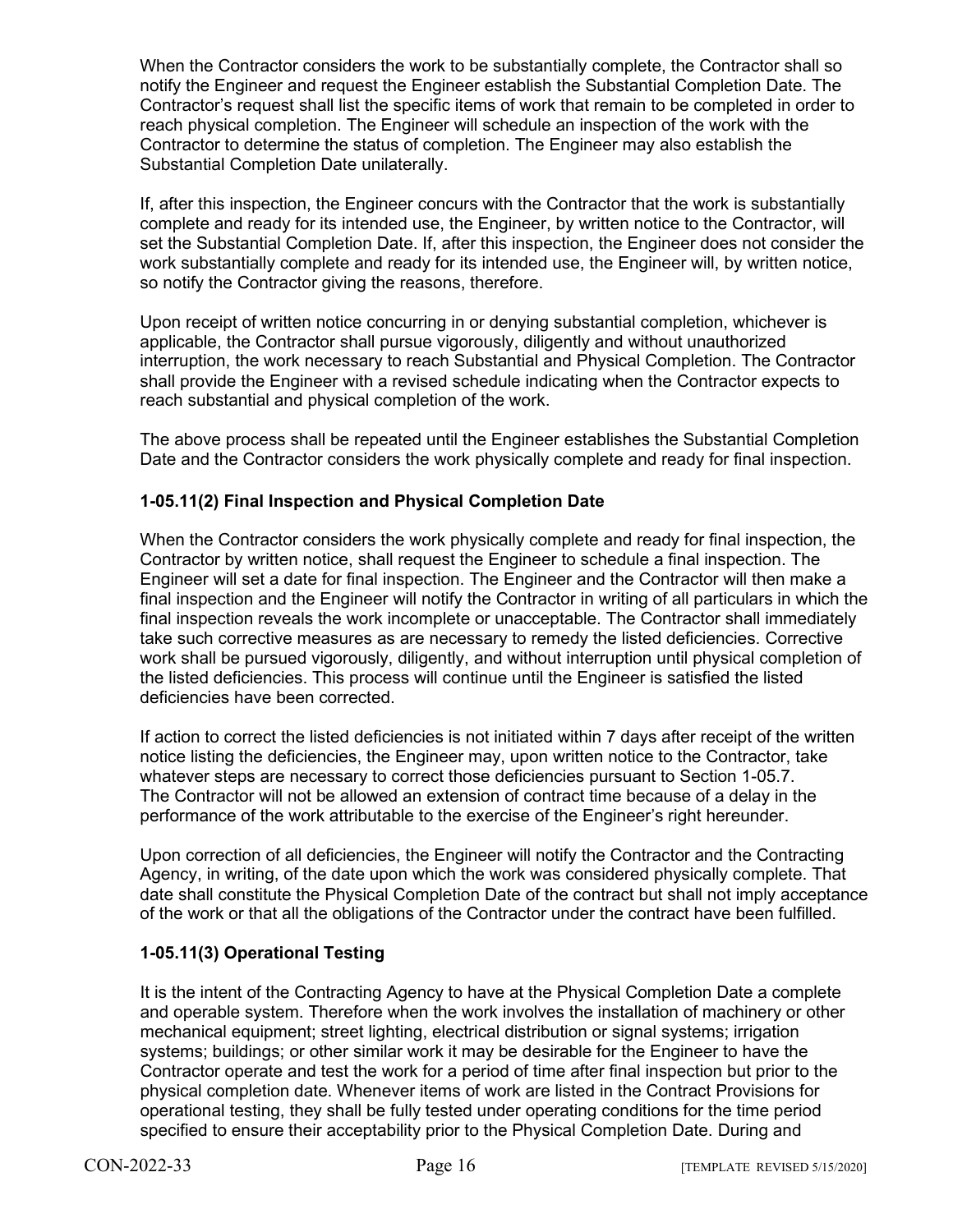following the test period, the Contractor shall correct any items of workmanship, materials, or equipment which prove faulty, or that are not in first class operating condition. Equipment, electrical controls, meters, or other devices and equipment to be tested during this period shall be tested under the observation of the Engineer, so that the Engineer may determine their suitability for the purpose for which they were installed. The Physical Completion Date cannot be established until testing and corrections have been completed to the satisfaction of the Engineer.

The costs for power, gas, labor, material, supplies, and everything else needed to successfully complete operational testing, shall be included in the unit contract prices related to the system being tested, unless specifically set forth otherwise in the proposal.

Operational and test periods, when required by the Engineer, shall not affect a manufacturer's guaranties or warranties furnished under the terms of the contract.

## **1-05.12 Final Acceptance**

Add the following new section:

## **1-05.12(1) One Year Guarantee Period**

*(March 8, 2013 APWA GSP)*

The Contractor shall return to the project and repair or replace all defects in workmanship and material discovered within one year after Final Acceptance of the Work. The Contractor shall start work to remedy any such defects within 7 calendar days of receiving Contracting Agency's written notice of a defect and shall complete such work within the time stated in the Contracting Agency's notice. In case of an emergency, where damage may result from delay or where loss of services may result, such corrections may be made by the Contracting Agency's own forces or another contractor, in which case the cost of corrections shall be paid by the Contractor. In the event the Contractor does not accomplish corrections within the time specified, the work will be otherwise accomplished and the cost of same shall be paid by the Contractor.

When corrections of defects are made, the Contractor shall then be responsible for correcting all defects in workmanship and materials in the corrected work for one year after acceptance of the corrections by Contracting Agency.

This guarantee is supplemental to and does not limit or affect the requirements that the Contractor's work comply with the requirements of the Contract or any other legal rights or remedies of the Contracting Agency.

## **1-05.13 Superintendents, Labor and Equipment of Contractor**

*(August 14, 2013 APWA GSP)*

Delete the sixth and seventh paragraphs of this section.

## **1-05.15 Method of Serving Notices**

*(March 25, 2009* APWA *GSP)* Revise the second paragraph to read:

All correspondence from the Contractor shall be directed to the Project Engineer. All correspondence from the Contractor constituting any notification, notice of protest, notice of dispute, or other correspondence constituting notification required to be furnished under the Contract, must be in paper format, hand delivered or sent via mail delivery service to the Project Engineer's office. Electronic copies such as e-mails or electronically delivered copies of correspondence will not constitute such notice and will not comply with the requirements of the Contract.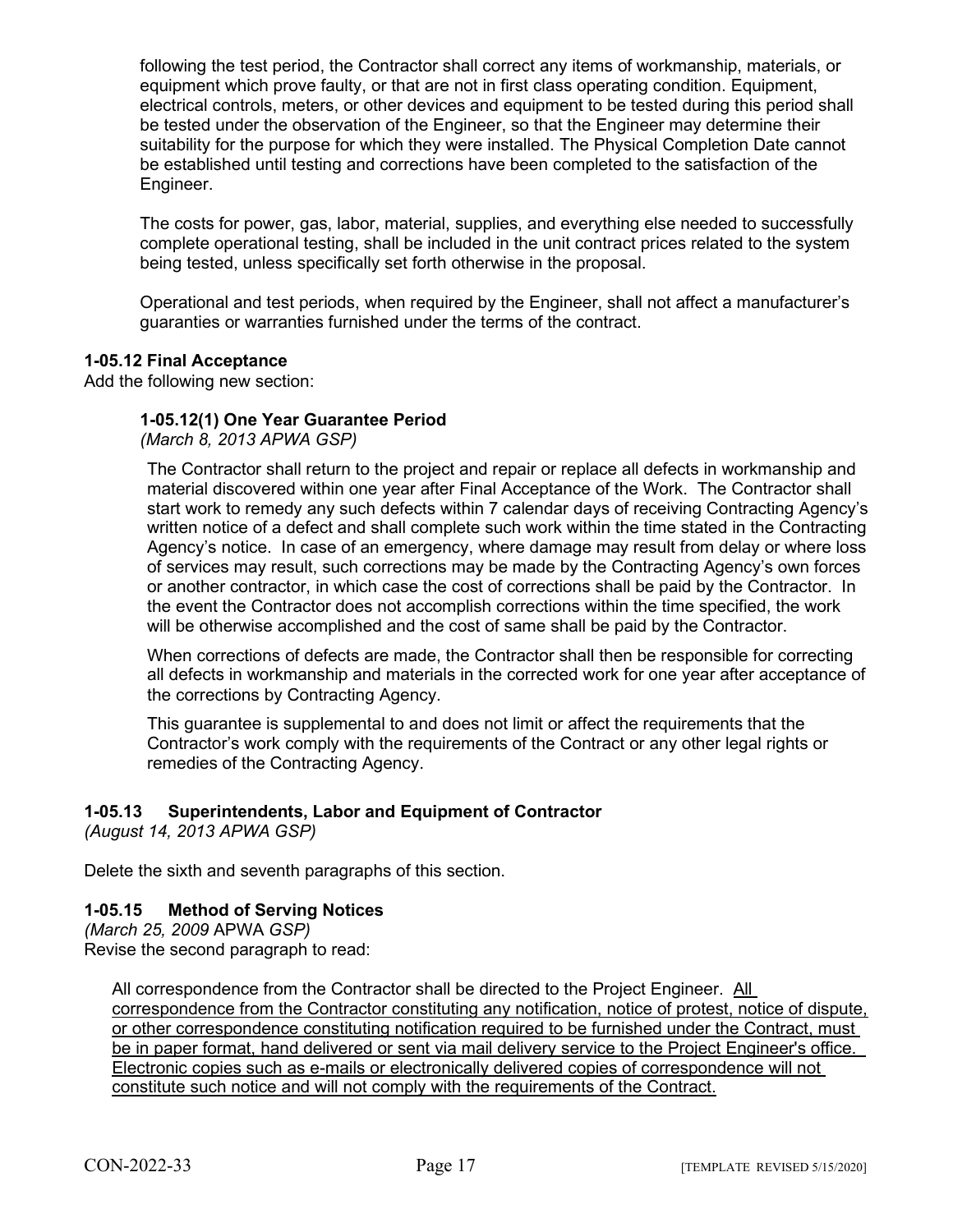## **1-07 Legal Relations and Responsibilities to the Public**

## **1-07.1 Laws to be Observed**

*(October 1, 2005 APWA GSP)*

Supplement this section with the following:

In cases of conflict between different safety regulations, the more stringent regulation shall apply.

The Washington State Department of Labor and Industries shall be the sole and paramount administrative agency responsible for the administration of the provisions of the Washington Industrial Safety and Health Act of 1973 (WISHA).

The Contractor shall maintain at the project site office, or other well-known place at the project site, all articles necessary for providing first aid to the injured. The Contractor shall establish, publish, and make known to all employees, procedures for ensuring immediate removal to a hospital, or doctor's care, persons, including employees, who may have been injured on the project site. Employees should not be permitted to work on the project site before the Contractor has established and made known procedures for removal of injured persons to a hospital or a doctor's care.

The Contractor shall have sole responsibility for the safety, efficiency, and adequacy of the Contractor's plant, appliances, and methods, and for any damage or injury resulting from their failure, or improper maintenance, use, or operation. The Contractor shall be solely and completely responsible for the conditions of the project site, including safety for all persons and property in the performance of the work. This requirement shall apply continuously, and not be limited to normal working hours. The required or implied duty of the Engineer to conduct construction review of the Contractor's performance does not, and shall not, be intended to include review and adequacy of the Contractor's safety measures in, on, or near the project site.

## **1-07.2 State Taxes**

Delete this section, including its sub-sections, in its entirety and replace it with the following:

## **1-07.2 State Sales Tax**

*(June 27, 2011 APWA GSP)*

The Washington State Department of Revenue has issued special rules on the State sales tax. Sections 1-07.2(1) through 1-07.2(3) are meant to clarify those rules. The Contractor should contact the Washington State Department of Revenue for answers to questions in this area. The Contracting Agency will not adjust its payment if the Contractor bases a bid on a misunderstood tax liability.

The Contractor shall include all Contractor-paid taxes in the unit bid prices or other contract amounts. In some cases, however, state retail sales tax will not be included. Section 1-07.2(2) describes this exception.

The Contracting Agency will pay the retained percentage (or release the Contract Bond if a FHWAfunded Project) only if the Contractor has obtained from the Washington State Department of Revenue a certificate showing that all contract-related taxes have been paid (RCW 60.28.051). The Contracting Agency may deduct from its payments to the Contractor any amount the Contractor may owe the Washington State Department of Revenue, whether the amount owed relates to this contract or not. Any amount so deducted will be paid into the proper State fund.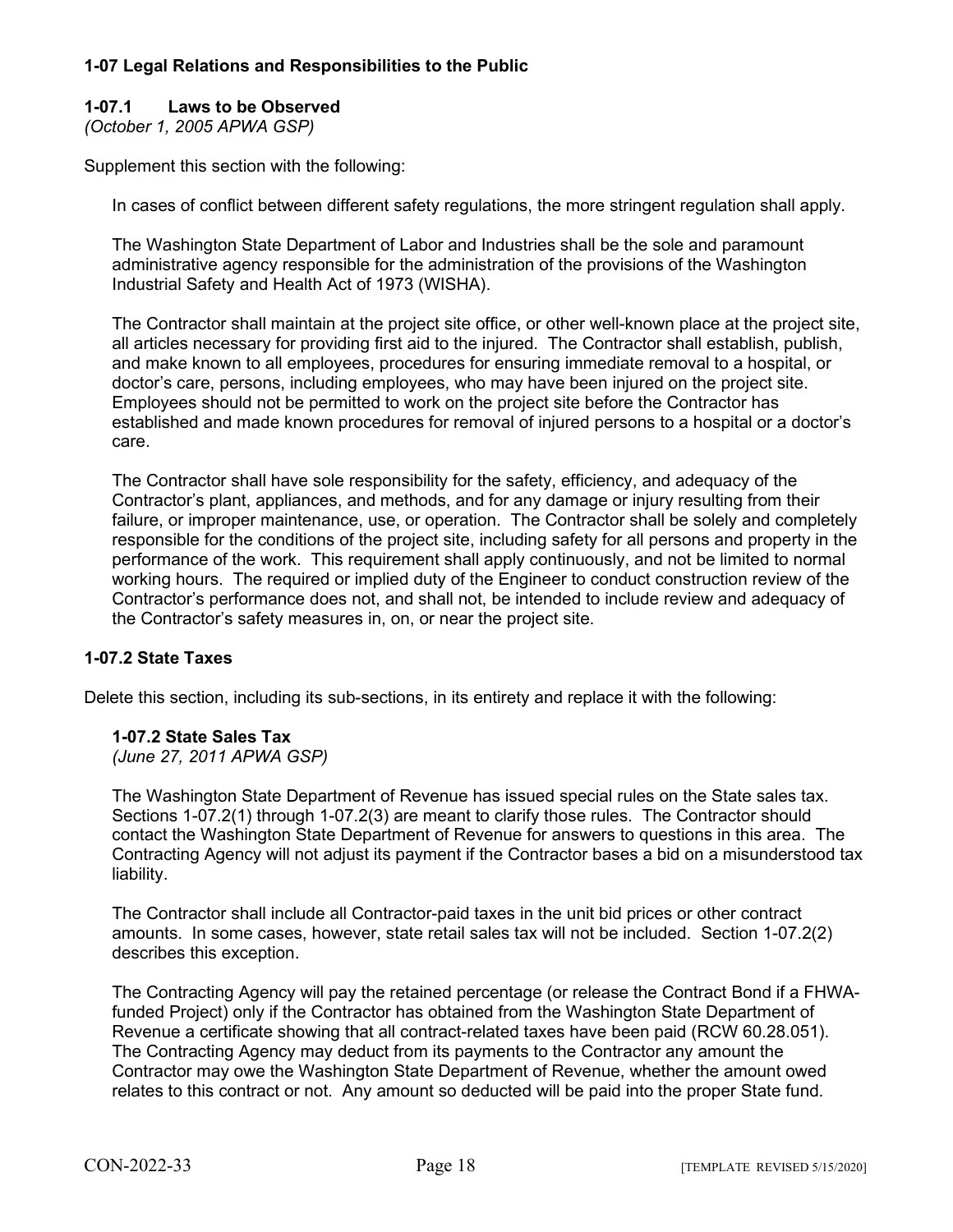## **1-07.2(1) State Sales Tax — Rule 171**

WAC 458-20-171, and its related rules, apply to building, repairing, or improving streets, roads, etc., which are owned by a municipal corporation, or political subdivision of the state, or by the United States, and which are used primarily for foot or vehicular traffic. This includes storm or combined sewer systems within and included as a part of the street or road drainage system and power lines when such are part of the roadway lighting system. For work performed in such cases, the Contractor shall include Washington State Retail Sales Taxes in the various unit bid item prices, or other contract amounts, including those that the Contractor pays on the purchase of the materials, equipment, or supplies used or consumed in doing the work.

## **1-07.2(2) State Sales Tax — Rule 170**

WAC 458-20-170, and its related rules, apply to the constructing and repairing of new or existing buildings, or other structures, upon real property. This includes, but is not limited to, the construction of streets, roads, highways, etc., owned by the state of Washington; water mains and their appurtenances; sanitary sewers and sewage disposal systems unless such sewers and disposal systems are within, and a part of, a street or road drainage system; telephone, telegraph, electrical power distribution lines, or other conduits or lines in or above streets or roads, unless such power lines become a part of a street or road lighting system; and installing or attaching of any article of tangible personal property in or to real property, whether or not such personal property becomes a part of the realty by virtue of installation.

For work performed in such cases, the Contractor shall collect from the Contracting Agency, retail sales tax on the full contract price. The Contracting Agency will automatically add this sales tax to each payment to the Contractor. For this reason, the Contractor shall not include the retail sales tax in the unit bid item prices, or in any other contract amount subject to Rule 170, with the following exception.

Exception: The Contracting Agency will not add in sales tax for a payment the Contractor or a subcontractor makes on the purchase or rental of tools, machinery, equipment, or consumable supplies not integrated into the project. Such sales taxes shall be included in the unit bid item prices or in any other contract amount.

## **1-07.2(3) Services**

The Contractor shall not collect retail sales tax from the Contracting Agency on any contract wholly for professional or other services (as defined in Washington State Department of Revenue Rules 138 and 244).

## **1-07.9(5) Required Documents**

*(January 3, 2020 APWA GSP)*

Delete this section and replace it with the following:

## **General**

All "Statements of Intent to Pay Prevailing Wages", "Affidavits of Wages Paid" and Certified Payrolls, including a signed Statement of Compliance for Federal-aid projects, shall be submitted to the Engineer and the State L&I online Prevailing Wage Intent & Affidavit (PWIA) system.

## **Intents and Affidavits**

On forms provided by the Industrial Statistician of State L&I, the Contractor shall submit to the Engineer the following for themselves and for each firm covered under RCW 39.12 that will or has provided Work and materials for the Contract: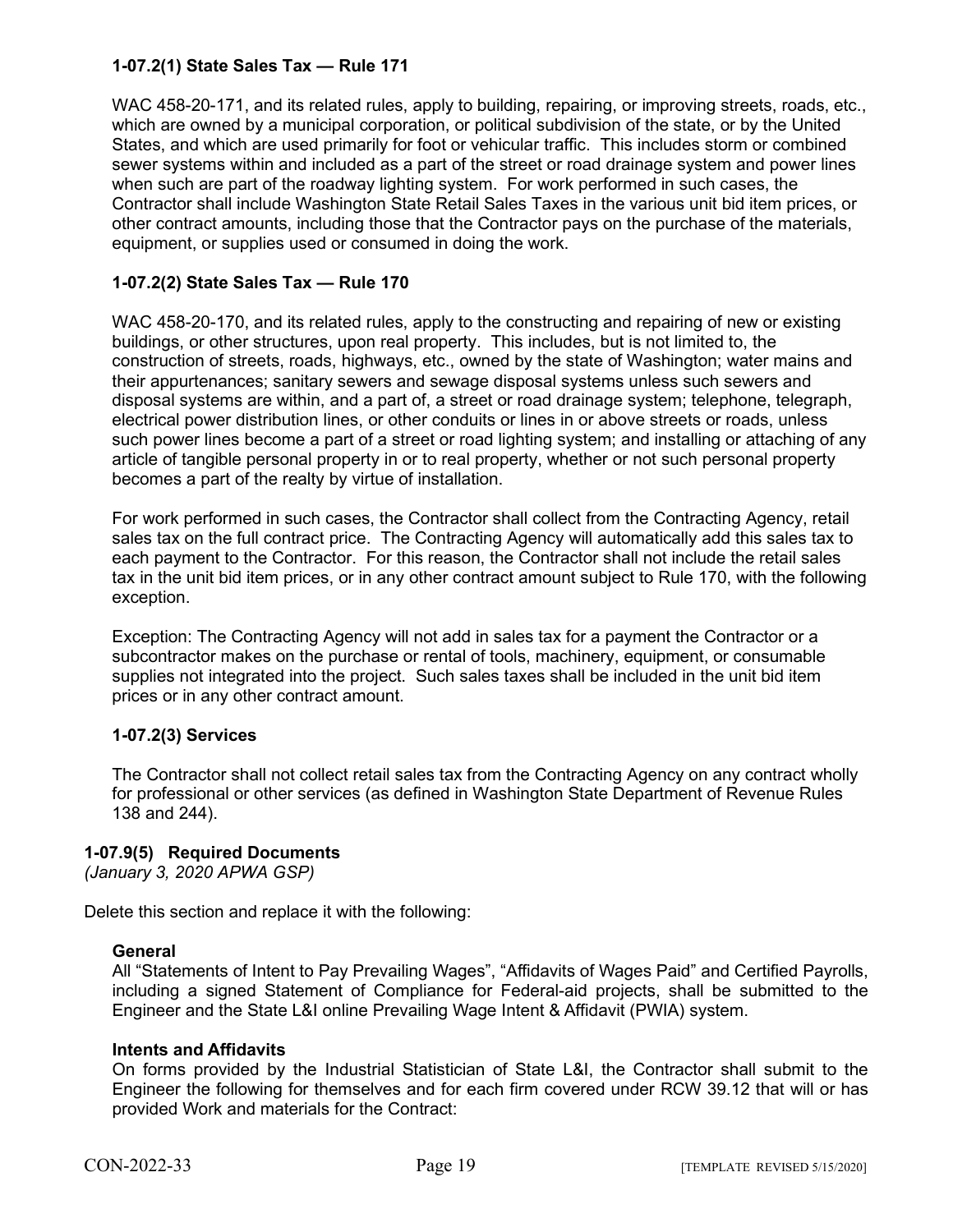- 1. The approved "Statement of Intent to Pay Prevailing Wages" State L&I's form number F700- 029-000. The Contracting Agency will make no payment under this Contract until this statement has been approved by State L&I and reviewed by the Engineer.
- 2. The approved "Affidavit of Prevailing Wages Paid", State L&I's form number F700-007-000. The Contracting Agency will not grant Completion until all approved Affidavit of Wages paid for the Contractor and all Subcontractors have been received by the Engineer. The Contracting Agency will not release to the Contractor any funds retained under RCW 60.28.011 until "Affidavit of Prevailing Wages Paid" forms have been approved by State L&I and all of the approved forms have been submitted to the Engineer for every firm that worked on the Contract.

The Contractor is responsible for requesting these forms from State L&I and for paying any fees required by State L&I.

## **Certified Payrolls**

Certified payrolls are required to be submitted by the Contractor for themselves, all Subcontractors and all lower tier subcontractors. The payrolls shall be submitted weekly on all Federal-aid projects and no less than monthly on State funded projects.

## **Penalties for Noncompliance**

The Contractor is advised, if these payrolls are not supplied within the prescribed deadlines, any or all payments may be withheld until compliance is achieved. In addition, failure to provide these payrolls may result in other sanctions as provided by State laws (RCW 39.12.050) and/or Federal regulations (29 CFR 5.12).

## **1-07.15 Temporary Water Pollution Prevention**

This section is supplemented by the following:

The Contractor shall implement temporary erosion and sediment control (TESC) measures as necessary to prevent erosion and to stop sediment-laden water from leaving the site and entering the storm drain system. The Contractor shall construct all necessary elements and provide other necessary materials, labor, and equipment.

Exposed slopes and excavations shall be protected. The Contractor shall maintain and clean the facilities for the life of the construction. The Contractor shall have adequate materials on the site to respond to weather changes and shall modify the system to accommodate seasonal changes.

A stormwater pollution prevention plan will be required from the Contractor. Temporary water pollution/erosion control measures shall be taken in accordance with these special provisions, Chapter 6 of the City of Port Angeles Urban Services Standards and Guidelines, and the Standard Specifications.

All silt shall be contained within the construction area.

Temporary water pollution/erosion control shall contain the following:

- 1. A Stormwater Pollution Prevention Plan shall be prepared prior to the start of any on-site construction activities.
- 2. Critical drainage features such as catch basins, ditches, culverts receiving runoff from exposed earth surfaces shall be protected from siltation.
- 3. Slopes shall be mulched, fertilized, and seeded as soon as possible.
- 4. Upon completion of the project or when directed by the engineer, remove temporary water pollution/erosion control facilities except those designated by the Engineer to remain.

## **1-07.16(1) Protection and Restoration of Property**

This section is supplemented by the following: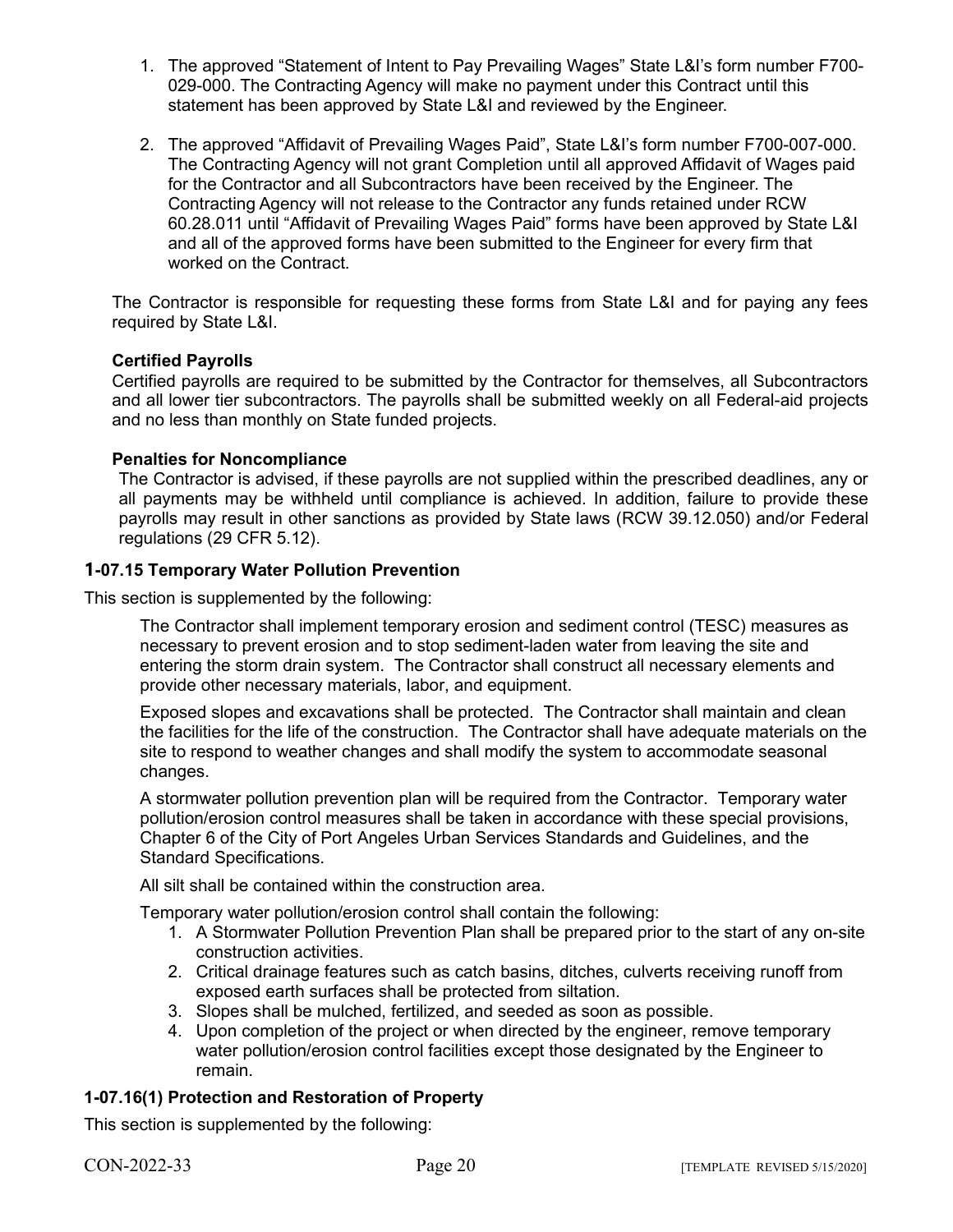Prior to the start of any construction activities, the Contractor shall submit to the City Engineer, a copy of the written agreement between the Contractor and Owner of the property the Contractor plans to use as a staging area and/or stockpile site.

The Contractor is fully responsible for protection, cleanup and restoration of the property. No material shall be stockpiled in the right-of-way and all materials shall be hauled and disposed of legally off-site to an approved disposal site in accordance with local, state and federal requirements and section 2-03.3(7)C.

## **1-07.17 Utilities and Similar Facilities**

This section is supplemented by the following:

Locations and dimensions shown in the plans for existing facilities are in accordance with available information obtained without uncovering, measuring, or other verification.

Public and private utilities, or their contractors, will furnish all work necessary to adjust, relocate, replace, or construct their facilities unless otherwise provided for in the Plans or these Special Provisions. Such adjustment, relocation, replacement, or construction will be done during the prosecution of the work for this project.

The Contractor shall call the Utility Location Request Center (One Call Center), for field location not less than two nor more than ten business days before the scheduled date for commencement of excavation which may affect underground utility facilities, unless otherwise agreed upon by the parties involved. A business day is defined as any day other than Saturday, Sunday, or a legal local, state or federal holiday. The telephone number for the One Call Center for this project is 811.

The Contractor is alerted to the existence of Chapter 19.122 RCW, a Washington State law relating to underground utilities. Any cost to the Contractor incurred as a result of this law shall be at the Contractor's expense.

No excavation shall begin until all known facilities in the vicinity of the excavation area have been located and marked.

## **1-07.18 Public Liability and Property Damage Insurance**

Delete this section in its entirety, and replace it with the following:

## **1-07.18 Insurance**

See Attachment "B"

## **1-07.23 Public Convenience and Safety**

This section is supplemented by the following:

The construction safety zone for this project is 10 feet from the outside edge of the traveled way. During the actual hours of work, unless protected as described above, only materials absolutely necessary to construction shall be within the safety zone andonly construction vehicles absolutely necessary to construction shall be allowed withinthe safety zone or allowed to stop or park on the shoulder of the roadway.

The Contractor's nonessential vehicles and employees private vehicles shall not be permitted to park within the safety zone at any time.

Adjacent roadways and sidewalks shall be cleaned of construction debris at the end of each work day, or sooner if there is an unanticipated adverse impact on the safety of thetraveling public.

Deviation from the above requirements shall not occur unless the Contractor has requested the deviation in writing and the Engineer has provided written approval.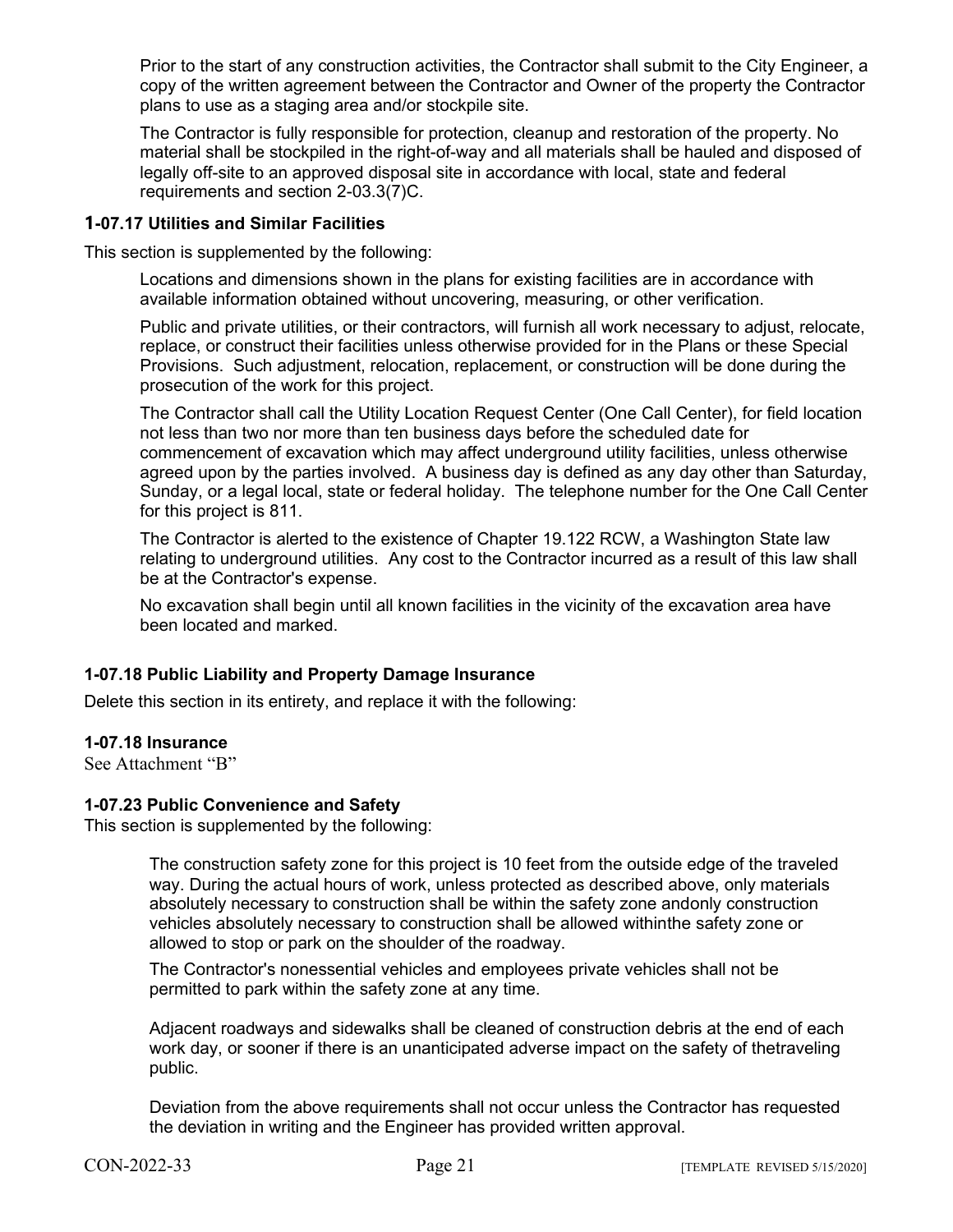## **1-07.23(1) Public Convenience and Safety**

Section 1-07.23(1) is supplemented with the following:

- 1. There shall be no delay to medical, fire, police, or other emergency vehicles with flashing lights or sirens. The Contractor shall alert all flaggers and personnel of this requirement.
- 2. The Contractor shall notify the Engineer at least one work day in advance of the need to restrict parking within the project limits. The Engineer will notify the Police Department of the required restricted parking.
- 3. Prior to cutting across driveways and business or parking accesses, the Contractor **MUST NOTIFY ALL OWNERS AT LEAST 24 HOURS IN ADVANCE**.
- 4. Every effort shall be made to limit restrictions to access of businesses to short periods of time. The Contractor may be required to address business access concerns on short notice. Modification(s) to the contract to compensate the Contractor for changes due to access concerns shall only be made if such changeresults in an impact on the delivery schedule of more than one day and/or a significant change in labor or equipment requirements.
- 5. Lane closures are subject to the following restrictions: If the Engineer determines the permitted closure hours adversely affect traffic, the Engineer may adjust the hours accordingly. The Engineer will notify the Contractor in writing of any change inthe closure hours. No lane closures will be allowed on a holiday or holiday weekend,or after 12:00 PM (noon) on a day prior to a holiday or holiday weekend. Holidays that occur on Friday, Saturday, Sunday or Monday are considered a holiday weekend.

## **1-08.0 Preliminary Matters**

*(May 25, 2006 APWA GSP)* Add the following new section:

## **1-08.0(1) Preconstruction Conference**

*(October 10, 2008 APWA GSP)*

Prior to the Contractor beginning the work, a preconstruction conference will be held between the Contractor, the Project Manager and such other interested parties as may be invited. The purpose of the preconstruction conference will be:

- 1. To review the initial progress schedule.
- 2. To establish a working understanding among the various parties associated or affected by the work;
- 3. To establish and review procedures for progress payment, notifications, approvals, submittals, etc.
- 4. To establish normal working hours for the work;
- 5. To review safety standards; and
- 6. To discuss such other related items as may be pertinent to the work.

The Contractor shall prepare and submit at the preconstruction conference the following:

- 1. A breakdown of all lump sum items;
- 2. A preliminary schedule; and
- 3. A list of material sources for approval if applicable.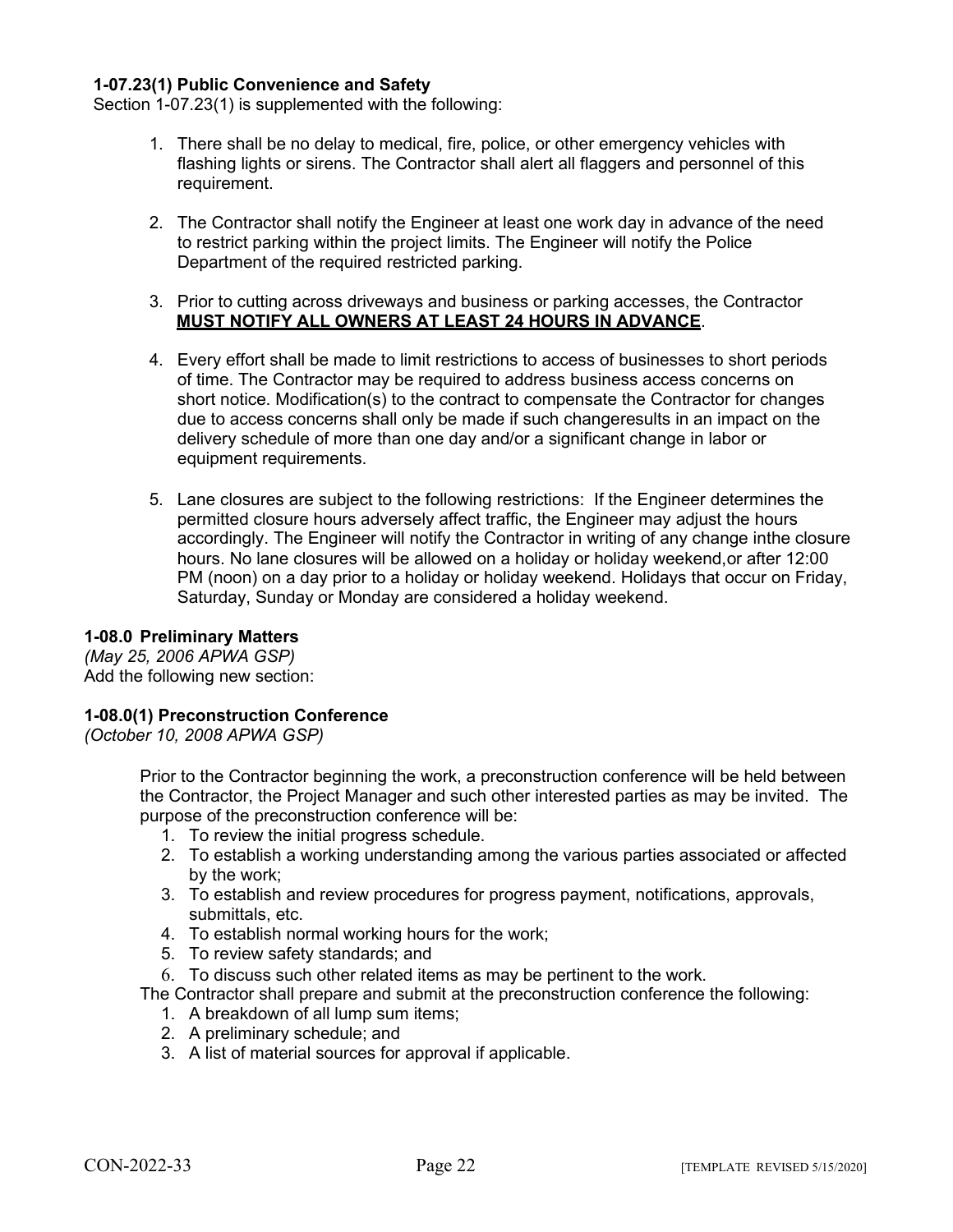Add the following new section:

## **1-08.0(2) Hours of Work**

*(December 8, 2014 APWA GSP)*

Except in the case of emergency or unless otherwise approved by the Engineer, the normal working hours for the Contract shall be any consecutive 8-hour period between 7:00 a.m. and 5:00 p.m. Monday through Friday, exclusive of a lunch break. If the Contractor desires different than the normal working hours stated above, the request must be submitted in writing prior to the preconstruction conference, subject to the provisions below. The working hours for the Contract shall be established at or prior to the preconstruction conference.

All working hours and days are also subject to local permit and ordinance conditions (such as noise ordinances).

If the Contractor wishes to deviate from the established working hours, the Contractor shall submit a written request to the Engineer for consideration. This request shall state what hours are being requested, and why. Requests shall be submitted for review no later than 7 prior to the day(s) the Contractor is requesting to change the hours.

If the Contracting Agency approves such a deviation, such approval may be subject to certain other conditions, which will be detailed in writing. For example:

- 1. On non-Federal aid projects, requiring the Contractor to reimburse the Contracting Agency for the costs in excess of straight-time costs for Contracting Agency representatives who worked during such times. (The Engineer may require designated representatives to be present during the work. Representatives who may be deemed necessary by the Engineer include, but are not limited to: survey crews; personnel from the Contracting Agency's material testing lab; inspectors; and other Contracting Agency employees or third party consultants when, in the opinion of the Engineer, such work necessitates their presence.)
- 2. Considering the work performed on Saturdays, Sundays, and holidays as working days with regard to the contract time.
- 3. Considering multiple work shifts as multiple working days with respect to contract time even though the multiple shifts occur in a single 24-hour period.
- 4. If a 4-10 work schedule is requested and approved the non working day for the week will be charged as a working day.
- 5. If Davis Bacon wage rates apply to this Contract, all requirements must be met and recorded properly on certified payroll

Add the following new section:

## **1-08.0(3) Reimbursement for Overtime Work of Contracting Agency Employees**

Where the Contractor elects to work on a Saturday, Sunday, or holiday, or longer than an 8 hour work shift on a regular working day, as defined in the Standard Specifications, such work shall be considered as overtime work. On all such overtime work an inspector will be present as well as other Contracting Agency personnel as may be required by the Engineer. In such case, the Contracting Agency may deduct from amounts due or to become due to the Contractor for the costs in excess of the straight-time costs for employees of the Contracting Agency required to work overtime hours.

The Contractor by these specifications does hereby authorize the Engineer to deduct such costs from the amount due or to become due to the Contractor.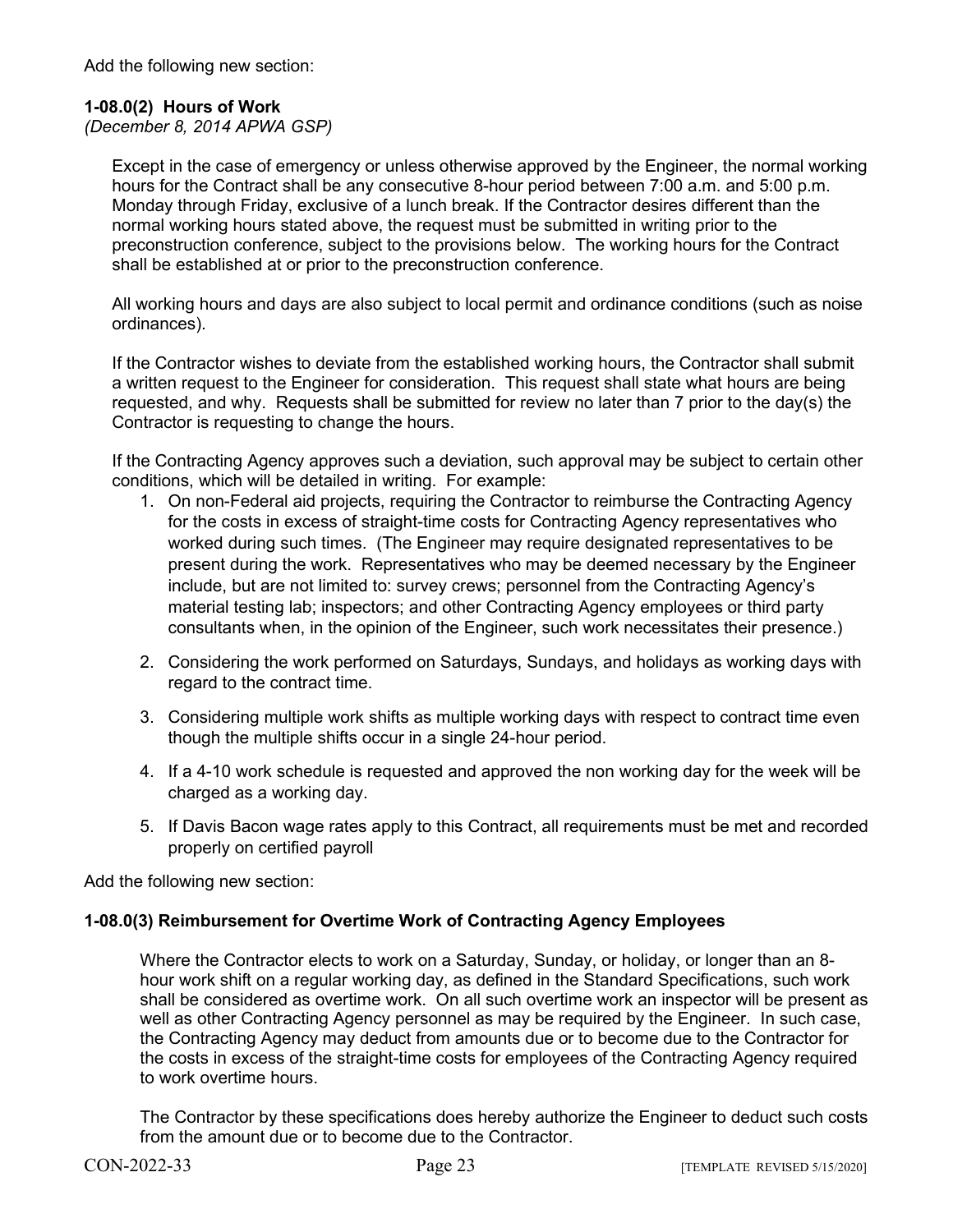## **1-08.3(2)A Type A Progress Schedule**

*(March 13, 2012 APWA GSP)* Revise this section to read:

> The Contractor shall submit 1 copy of a Type A Progress Schedule no later than at the preconstruction conference, or some other mutually agreed upon submittal time. The schedule may be a critical path method (CPM) schedule, bar chart, or other standard schedule format. Regardless of which format used, the schedule shall identify the critical path. The Engineer will evaluate the Type A Progress Schedule and approve or return the schedule for corrections within 2 calendar days of receiving the submittal.

## **1-08.5 Time for Completion**

*(March 13, 1995)* This section is supplemented by the following:

This project shall be physically completed within **7** working days.

## **1-08.5 Time for Completion**

*(January 19, 2022 APWA GSP, Option A)*

Revise the third and fourth paragraphs to read:

Contract time shall begin on the first working day following the Notice to Proceed Date.

Each working day shall be charged to the contract as it occurs, until the contract work is physically complete. If substantial completion has been granted and all the authorized working days have been used, charging of working days will cease. Each week the Engineer will provide the Contractor a statement that shows the number of working days: (1) charged to the contract the week before; (2) specified for the physical completion of the contract; and (3) remaining for the physical completion of the contract. The statement will also show the nonworking days and any partial or whole day the Engineer declares as unworkable. The statement will be identified as a Written Determination by the Engineer. If the Contractor does not agree with the Written Determination of working days, the Contractor shall pursue the protest procedures in accordance with Section 1-04.5. By failing to follow the procedures of Section 1-04.5, the Contractor shall be deemed as having accepted the statement as correct. If the Contractor is approved to work 10 hours a day and  $\overline{4}$  days a week (a 4-10 schedule) and the fifth day of the week in which a 4-10 shift is worked would ordinarily be charged as a working day then the fifth day of that week will be charged as a working day whether or not the Contractor works on that day.

Revise the sixth paragraph to read:

The Engineer will give the Contractor written notice of the completion date of the contract after all the Contractor's obligations under the contract have been performed by the Contractor. The following events must occur before the Completion Date can be established:

- 1. The physical work on the project must be complete; and
- 2. The Contractor must furnish all documentation required by the contract and required by law, to allow the Contracting Agency to process final acceptance of the contract. The following documents must be received by the Project Engineer prior to establishing a completion date:
	- a. Certified Payrolls (per Section 1-07.9(5)).
	- b. Material Acceptance Certification Documents
	- c. Monthly Reports of Amounts Credited as DBE Participation, as required by the Contract Provisions.
	- d. Final Contract Voucher Certification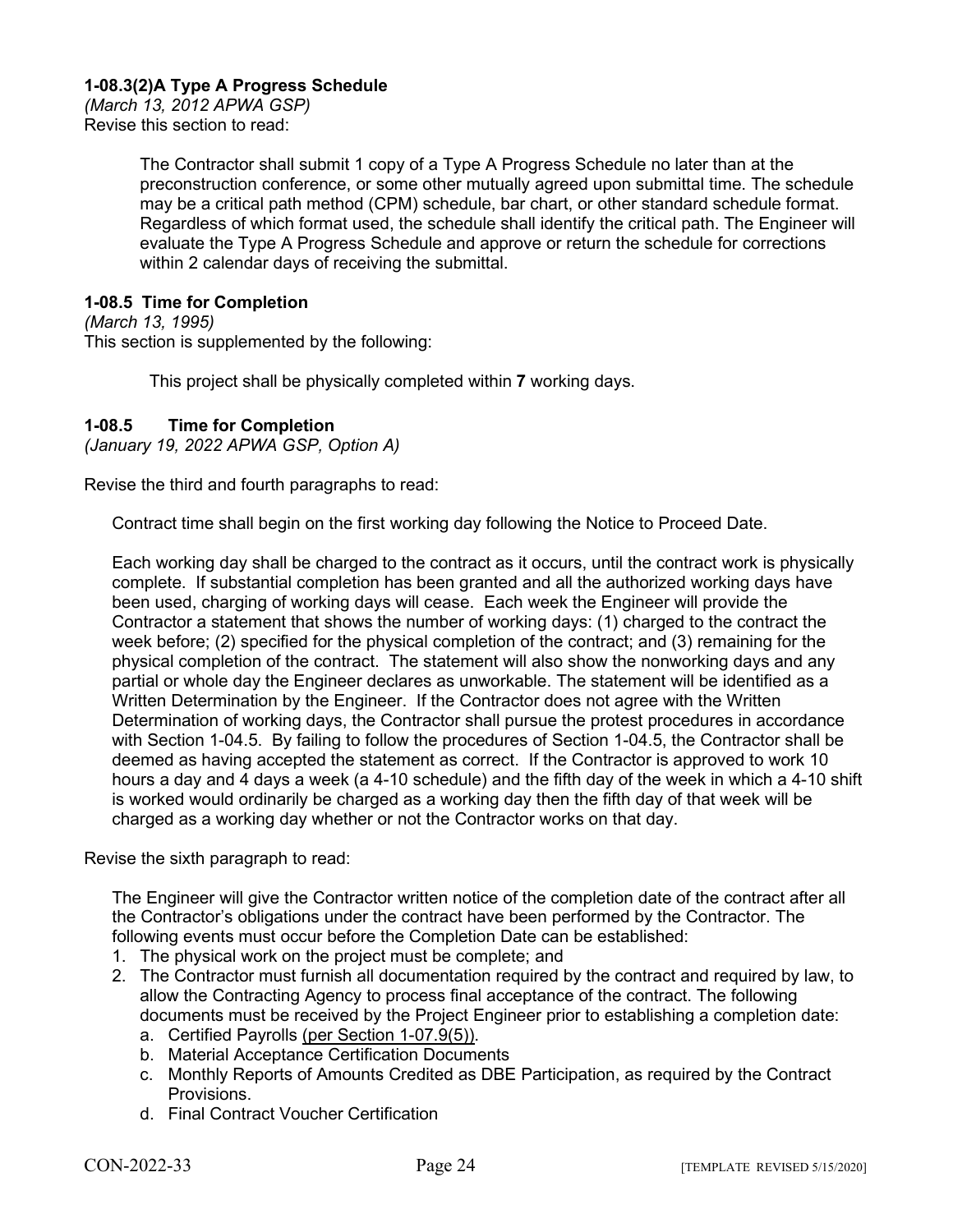- e. Copies of the approved "Affidavit of Prevailing Wages Paid" for the Contractor and all **Subcontractors**
- f. A copy of the Notice of Termination sent to the Washington State Department of Ecology (Ecology); the elapse of 30 calendar days from the date of receipt of the Notice of Termination by Ecology; and no rejection of the Notice of Termination by Ecology. This requirement will not apply if the Construction Stormwater General Permit is transferred back to the Contracting Agency in accordance with Section 8-01.3(16).
- g. Property owner releases per Section 1-07.24

## **1-08.9 Liquidated Damages**

*(March 3, 2021 APWA GSP, Option A)*

Replace Section 1-08.9 with the following:

Time is of the essence of the Contract. Delays inconvenience the traveling public, obstruct traffic, interfere with and delay commerce, and increase risk to Highway users. Delays also cost tax payers undue sums of money, adding time needed for administration, engineering, inspection, and supervision.

Accordingly, the Contractor agrees:

- 1. To pay liquidated damages in the amount of \$12.50 for each working day beyond the number of working days established for Physical Completion, and
- 2. To authorize the Engineer to deduct these liquidated damages from any money due or coming due to the Contractor.

When the Contract Work has progressed to Substantial Completion as defined in the Contract, the Engineer may determine the Contract Work is Substantially Complete. The Engineer will notify the Contractor in writing of the Substantial Completion Date. For overruns in Contract time occurring after the date so established, liquidated damages identified above will not apply. For overruns in Contract time occurring after the Substantial Completion Date, liquidated damages shall be assessed on the basis of direct engineering and related costs assignable to the project until the actual Physical Completion Date of all the Contract Work. The Contractor shall complete the remaining Work as promptly as possible. Upon request by the Project Engineer, the Contractor shall furnish a written schedule for completing the physical Work on the Contract.

Liquidated damages will not be assessed for any days for which an extension of time is granted. No deduction or payment of liquidated damages will, in any degree, release the Contractor from further obligations and liabilities to complete the entire Contract.

## **1-09.9 Payments**

*(March 13, 2012 APWA GSP)*

Supplement this section with the following:

Lump sum item breakdowns are not required when the bid price for the lump sum item is less than \$20,000.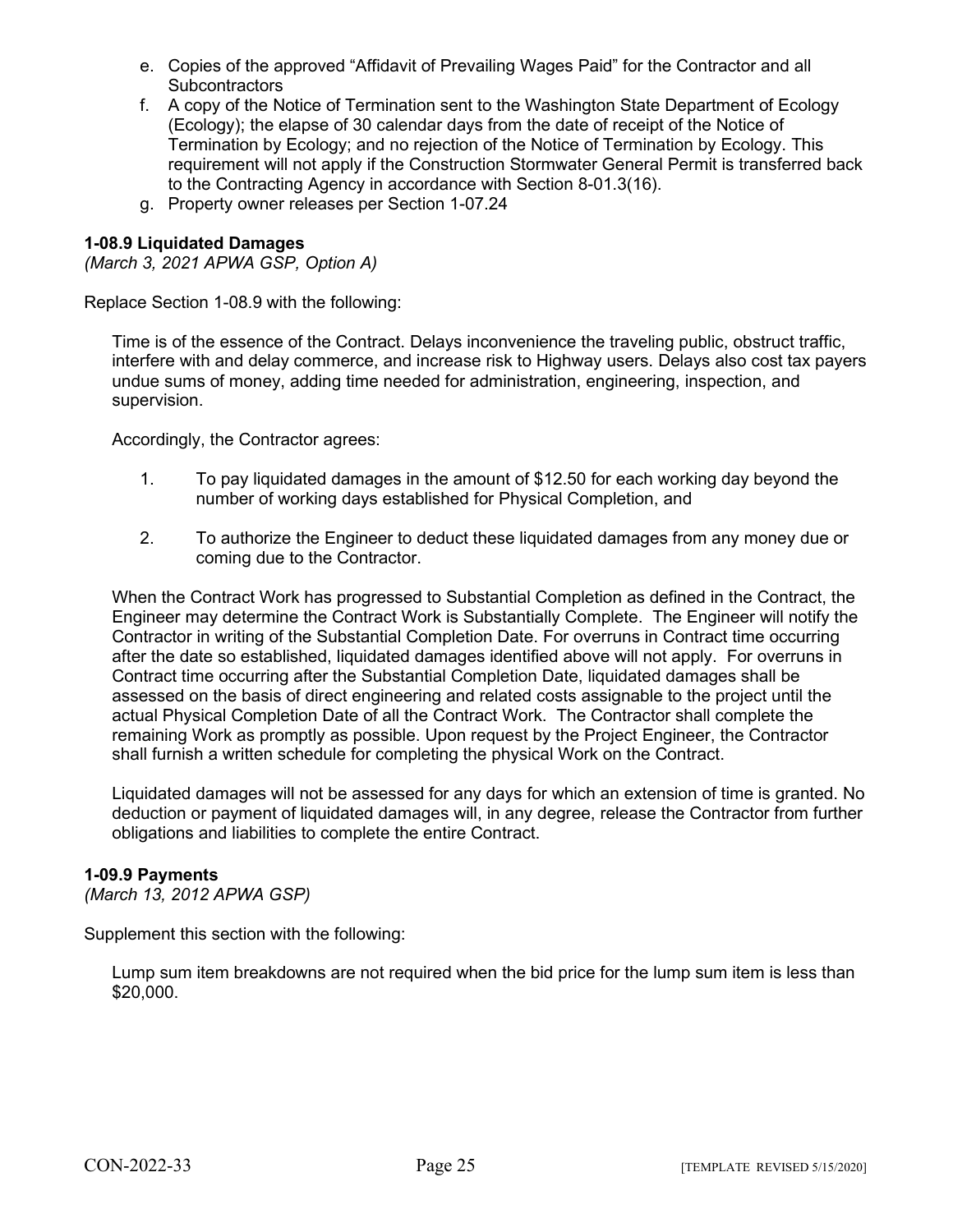## **INSURANCE REQUIREMENTS FOR CONSTRUCTION AND SERVICE CONTRACTS**

#### **Insurance Term**

 $\ddot{\phantom{a}}$ 

The Contractor shall procure and maintain insurance, as required in this Section, without interruption from commencement of the Contractor's work through the term of the Contract and for thirty (30) days after the Physical Completion date, unless otherwise indicated herein.

#### **No Limitation**

The Contractor's maintenance of insurance, its scope of coverage and limits as required herein shall not be construed to limit the liability of the Contractor to the coverage provided by such insurance, or otherwise limit the City's recourse to any remedy available at law or in equity.

#### **Minimum Scope of Insurance**

The Contractor's required insurance shall be of the types and coverage as stated below:

- 1. Automobile Liability insurance covering all owned, non-owned, hired and leased vehicles. Coverage shall be at least as broad as Insurance Services Office (ISO) form CA 00 01.
- 2. Commercial General Liability insurance shall be at least as broad as ISO occurrence form CG 00 01 and shall cover liability arising from premises, operations, independent contractors, products-completed operations, stop gap liability, personal injury and advertising injury, and liability assumed under an insured contract. The Commercial General Liability insurance shall be endorsed to provide a per project general aggregate limit using ISO form CG 25 03 05 09 or an endorsement providing at least as broad coverage. There shall be no exclusion for liability arising from explosion, collapse or underground property damage. The City shall be named as an additional insured under the Contractor's Commercial General Liability insurance policy with respect to the work performed for the City using ISO Additional Insured endorsement CG 20 10 10 01 and Additional Insured-Completed Operations endorsement CG 20 37 10 01 or substitute endorsements providing at least as broad coverage.
- 3. Workers' Compensation coverage as required by the Industrial Insurance laws of the State of Washington.

#### **Minimum Amounts of Insurance**

The Contractor shall maintain the following insurance limits:

- 1. Automobile Liability insurance with a minimum combined single limit for bodily injury and property damage of \$1,000,000 per accident.
- 2. Commercial General Liability insurance shall be written with limits no less than \$2,000,000 each occurrence, \$2,000,000 general aggregate and \$2,000,000 products-completed operations aggregate limit.

## **City Full Availability of Contractor Limits**

If the Contractor maintains higher insurance limits than the minimums shown above, the City shall be insured for the full available limits of Commercial General and Excess or Umbrella liability maintained by the Contractor,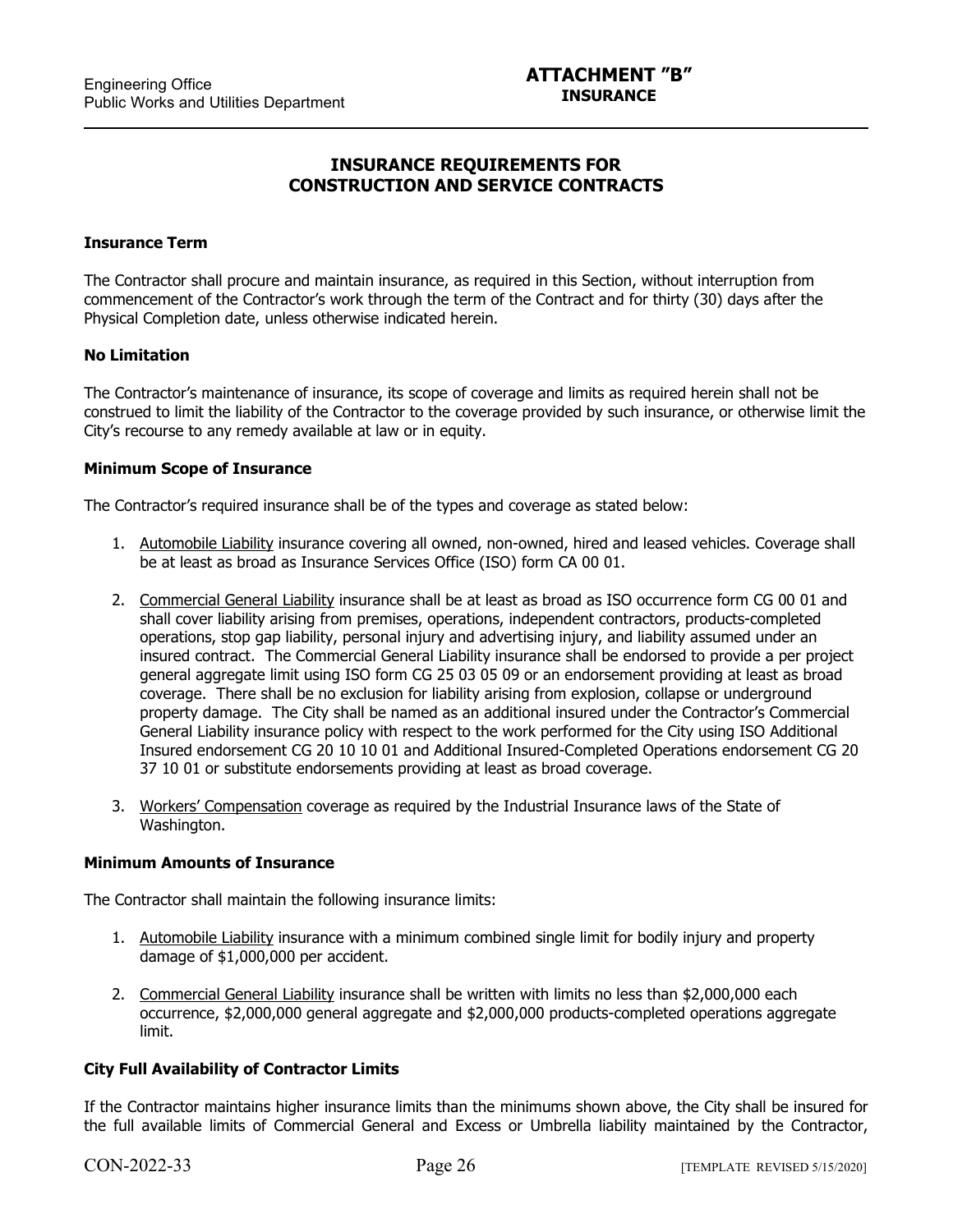irrespective of whether such limits maintained by the Contractor are greater than those required by this Contract or whether any certificate of insurance furnished to the City evidences limits of liability lower than those maintained by the Contractor.

## **Other Insurance Provision**

The Contractor's Automobile Liability and Commercial General Liability insurance policies are to contain or be endorsed to contain that they shall be primary insurance as respect the City. Any insurance, self-insurance, or selfinsured pool coverage maintained by the City shall be excess of the Contractor's insurance and shall not contribute with it.

## **Acceptability of Insurers**

Insurance is to be placed with insurers with a current A.M. Best rating of not less than A: VII.

## **Verification of Coverage**

The Contractor shall furnish the City with original certificates and a copy of the amendatory endorsements, including but not necessarily limited to the additional insured endorsements, evidencing the insurance requirements of the Contractor before commencement of the work. Upon request by the City, the Contractor shall furnish certified copies of all required insurance policies, including endorsements, required in this Contract and evidence of all subcontractors' coverage.

## **Subcontractors' Insurance**

The Contractor shall cause each and every Subcontractor to provide insurance coverage that complies with all applicable requirements of the Contractor-provided insurance as set forth herein, except the Contractor shall have sole responsibility for determining the limits of coverage required to be obtained by Subcontractors. The Contractor shall ensure that the City is an additional insured on each and every Subcontractor's Commercial General liability insurance policy using an endorsement as least as broad as ISO CG 20 10 10 01 for ongoing operations and CG 20 37 10 01 for completed operations.

## **Notice of Cancellation**

The Contractor shall provide the City and all Additional Insureds for this work with written notice of any policy cancellation within two business days of their receipt of such notice.

## **Failure to Maintain Insurance**

Failure on the part of the Contractor to maintain the insurance as required shall constitute a material breach of contract, upon which the City may, after giving five business days' notice to the Contractor to correct the breach, immediately terminate the Contract or, at its discretion, procure or renew such insurance and pay any and all premiums in connection therewith, with any sums so expended to be repaid to the City on demand, or at the sole discretion of the City, offset against funds due the Contractor from the City.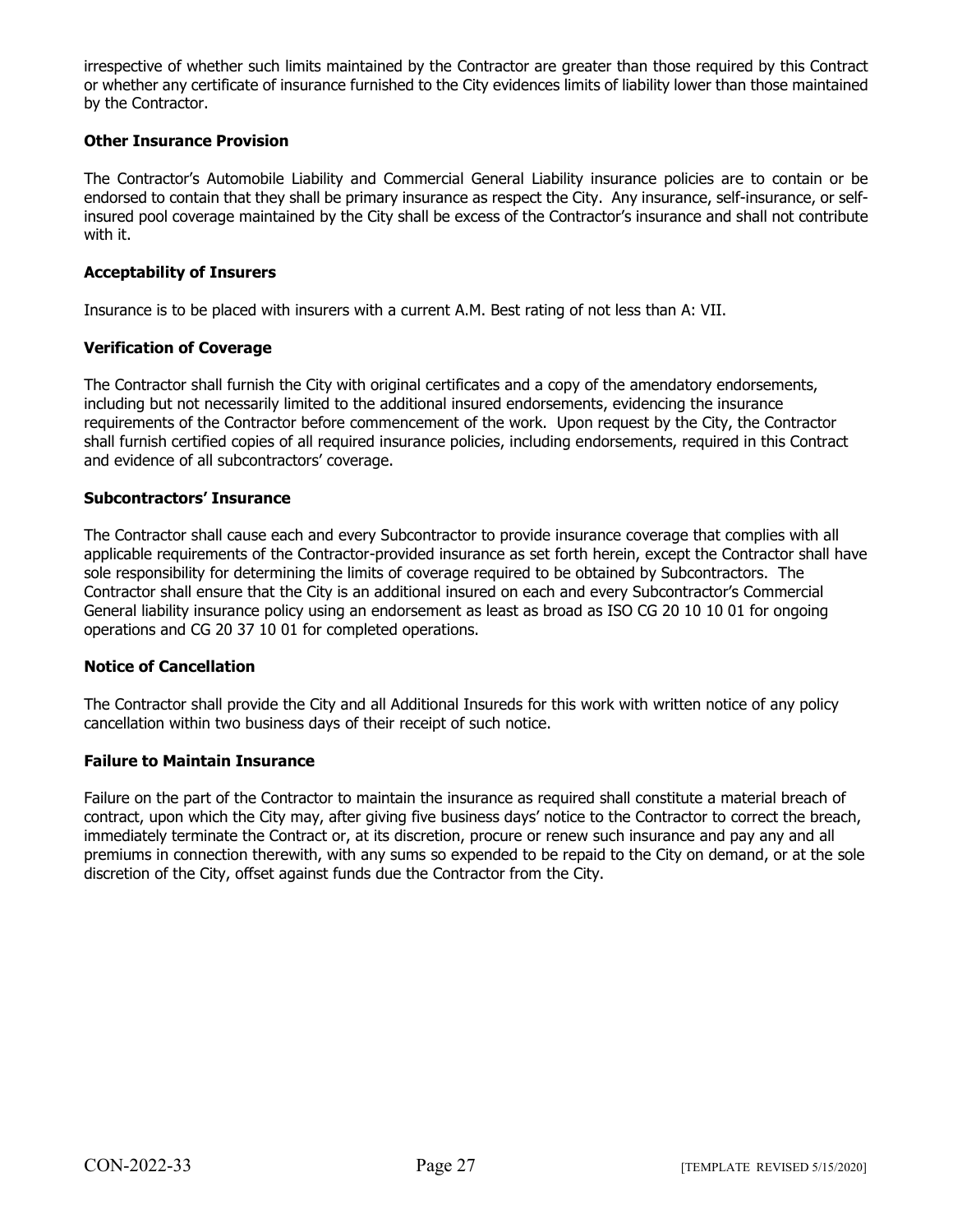$\ddot{\phantom{a}}$ 

## **PERFORMANCE BOND**

to City of Port Angeles, WA Bond No.

The City of Port Angeles, Washington, has awarded to (Principal), a contract for the project designated as **Compactor Footing Project** No**. CON-2022-33**, in Port Angeles, Washington, and said Principal is required to furnish a bond for performance of all obligations under the Contract.

| The Principal, and | (Surety), a corporation, organized under the laws of the State of                                                  |
|--------------------|--------------------------------------------------------------------------------------------------------------------|
|                    | and licensed to do business in the State of Washington as surety and named in the current list of "Surety"         |
|                    | Companies Acceptable in Federal Bonds" as published in the Federal Register by the Audit Staff Bureau of Accounts, |
|                    | U.S. Treasury Dept., are jointly and severally held and firmly bound to the [City of Port Angeles in the sum of    |
| US Dollars (\$     | ) Total Contract Amount, subject to the provisions herein.                                                         |

This statutory performance bond shall become null and void, if and when the Principal, its heirs, executors, administrators, successors, or assigns shall well and faithfully perform all of the Principal's obligations under the Contract and fulfill all the terms and conditions of all duly authorized modifications, additions, and changes to said Contract that may hereafter be made, at the time and in the manner therein specified; and if such performance obligations have not been fulfilled, this bond shall remain in full force and effect.

The Surety for value received agrees that no change, extension of time, alteration or addition to the terms of the Contract, the specifications accompanying the Contract, or to the work to be performed under the Contract shall in any way affect its obligation on this bond, and waives notice of any change, extension of time, alteration or addition to the terms of the Contract or the work performed. The Surety agrees that modifications and changes to the terms and conditions of the Contract that increase the total amount to be paid the Principal shall automatically increase the obligation of the Surety on this bond and notice to Surety is not required for such increased obligation.

This bond may be executed in two (2) original counterparts, and shall be signed by the parties' duly authorized officers. This bond will only be accepted if it is accompanied by a fully executed and original power of attorney for the officer executing on behalf of the surety.

PRINCIPAL SURETY

| Principal Signature | Date | Surety Signature | Date |
|---------------------|------|------------------|------|
| Printed Name        |      | Printed Name     |      |
| Title               |      | Title            |      |

Name, address, and telephone of local office/agent of Surety Company is:

\_\_\_\_\_\_\_\_\_\_\_\_\_\_\_\_\_\_\_\_\_\_\_\_\_\_\_\_\_\_\_\_\_\_\_\_\_\_\_\_\_\_\_\_\_\_\_\_\_\_\_\_\_\_\_\_\_\_\_\_\_\_\_\_\_\_\_\_ \_\_\_\_\_\_\_\_\_\_\_\_\_\_\_\_\_\_\_\_\_\_\_\_\_\_\_\_\_\_\_\_\_\_\_\_\_\_\_\_\_\_\_\_\_\_\_\_\_\_\_\_\_\_\_\_\_\_\_\_\_\_\_\_\_\_\_\_ \_\_\_\_\_\_\_\_\_\_\_\_\_\_\_\_\_\_\_\_\_\_\_\_\_\_\_\_\_\_\_\_\_\_\_\_\_\_\_\_\_\_\_\_\_\_\_\_\_\_\_\_\_\_\_\_\_\_\_\_\_\_\_\_\_\_\_\_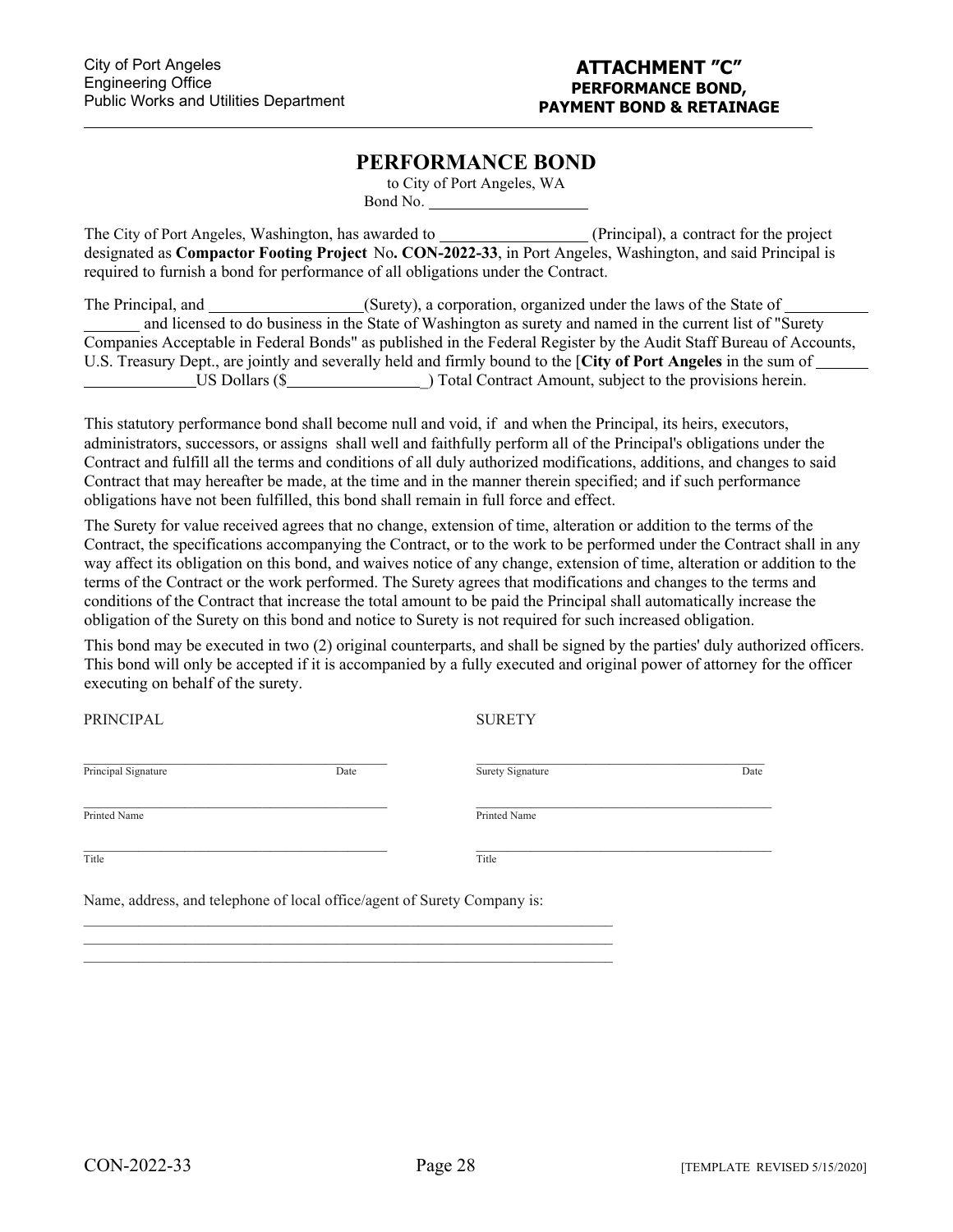## **PAYMENT BOND**

to City of Port Angeles, WA Bond No.

The City of Port Angeles, Washington, has awarded to (Principal), a contract for the project designated as **Concrete Compactor Footing,** Project No**. CON-2022-33**, in Port Angeles, Washington, and said Principal is required under the terms of that Contract to furnish a payment bond in accord with Title 39.08 Revised Code of Washington (RCW) and (where applicable) 60.28 RCW.

The Principal, and (Surety), a corporation, organized under the laws of the State of and licensed to do business in the State of Washington as surety and named in the current list of "Surety Companies Acceptable in Federal Bonds" as published in the Federal Register by the Audit Staff Bureau of Accounts, U.S. Treasury Dept., are jointly and severally held and firmly bound to the **City of Port Angeles** in the sum of US Dollars (\$ ) Total Contract Amount, subject to the provisions herein.

This statutory payment bond shall become null and void, if and when the Principal, its heirs, executors, administrators, successors, or assigns shall pay all persons in accordance with Titles 60.28, 39.08, and 39.12 RCW including all workers, laborers, mechanics, subcontractors, and materialmen, and all persons who shall supply such contractor or subcontractor with provisions and supplies for the carrying on of such work, and all taxes incurred on said Contract under Title 50 and 51 RCW and all taxes imposed on the Principal under Title 82 RCW; and if such payment obligations have not been fulfilled, this bond shall remain in force and effect.

The Surety for value received agrees that no change, extension of time, alteration or addition to the terms of the Contract, the specifications accompanying the Contract, or to the work to be performed under the Contract shall in any way affect its obligation on this bond, and waives notice of any change, extension of time, alteration or addition to the terms of the Contract or the work performed. The Surety agrees that modifications and changes to the terms and conditions of the Contract that increase the total amount to be paid the Principal shall automatically increase the obligation of the Surety on this bond and notice to Surety is not required for such increased obligation.

This bond may be executed in two (2) original counterparts, and shall be signed by the parties' duly authorized officers. This bond will only be accepted if it is accompanied by a fully executed and original power of attorney for the officer executing on behalf of the surety.

| PRINCIPAL           |                                                                          | <b>SURETY</b>    |      |
|---------------------|--------------------------------------------------------------------------|------------------|------|
| Principal Signature | Date                                                                     | Surety Signature | Date |
| Printed Name        |                                                                          | Printed Name     |      |
| Title               |                                                                          | Title            |      |
|                     | Name, address, and telephone of local office/agent of Surety Company is: |                  |      |

\_\_\_\_\_\_\_\_\_\_\_\_\_\_\_\_\_\_\_\_\_\_\_\_\_\_\_\_\_\_\_\_\_\_\_\_\_\_\_\_\_\_\_\_\_\_\_\_\_\_\_\_\_\_\_\_\_\_\_\_\_\_\_\_\_\_\_\_ \_\_\_\_\_\_\_\_\_\_\_\_\_\_\_\_\_\_\_\_\_\_\_\_\_\_\_\_\_\_\_\_\_\_\_\_\_\_\_\_\_\_\_\_\_\_\_\_\_\_\_\_\_\_\_\_\_\_\_\_\_\_\_\_\_\_\_\_  $\mathcal{L}_\mathcal{L} = \mathcal{L}_\mathcal{L} = \mathcal{L}_\mathcal{L} = \mathcal{L}_\mathcal{L} = \mathcal{L}_\mathcal{L} = \mathcal{L}_\mathcal{L} = \mathcal{L}_\mathcal{L} = \mathcal{L}_\mathcal{L} = \mathcal{L}_\mathcal{L} = \mathcal{L}_\mathcal{L} = \mathcal{L}_\mathcal{L} = \mathcal{L}_\mathcal{L} = \mathcal{L}_\mathcal{L} = \mathcal{L}_\mathcal{L} = \mathcal{L}_\mathcal{L} = \mathcal{L}_\mathcal{L} = \mathcal{L}_\mathcal{L}$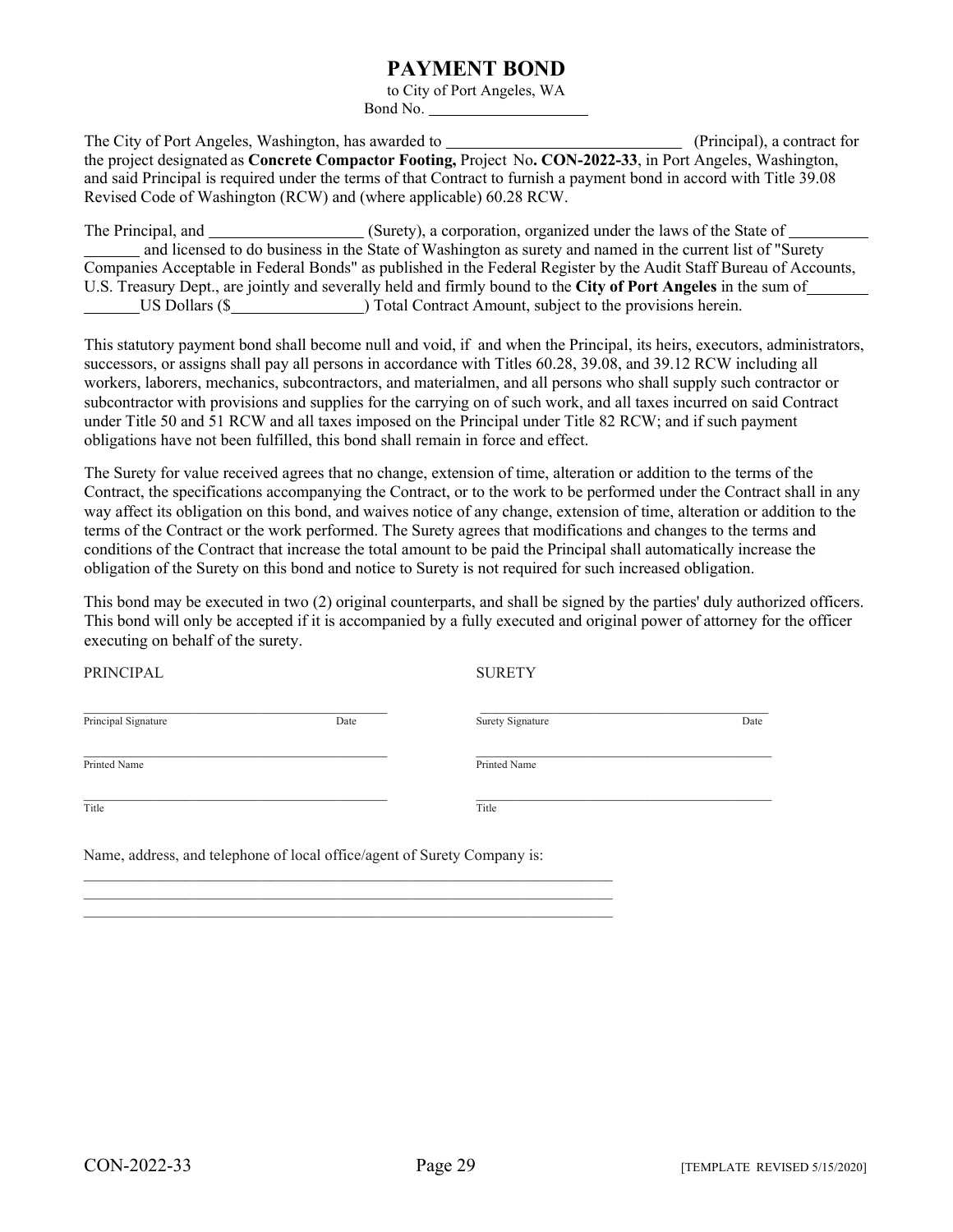l

## **REQUEST FOR INFORMATION (RFI) FORM**

|                                                        | PROJECT NAME: Concrete Compactor Footing COMERCIAL CONSERVATION CONTROL CONTROL CONTROL CONTROL CONTROL CONTROL CONTROL CONTROL CONTROL CONTROL CONTROL CONTROL CONTROL CONTROL CONTROL CONTROL CONTROL CONTROL CONTROL CONTRO |
|--------------------------------------------------------|--------------------------------------------------------------------------------------------------------------------------------------------------------------------------------------------------------------------------------|
|                                                        | PROJECT/CONTRACT NUMBER: CON-2022-33                                                                                                                                                                                           |
| ORIGINATOR: □ □ City □ Contractor                      |                                                                                                                                                                                                                                |
|                                                        | ITEM: TEME                                                                                                                                                                                                                     |
|                                                        | REFERENCE DRAWING OR SPECIFICATION: University of the state of the state of the state of the state of the state of the state of the state of the state of the state of the state of the state of the state of the state of the |
|                                                        |                                                                                                                                                                                                                                |
|                                                        | ,我们也不会有什么?""我们的人,我们也不会有什么?""我们的人,我们也不会有什么?""我们的人,我们也不会有什么?""我们的人,我们也不会有什么?""我们的人                                                                                                                                               |
|                                                        | <u> 1989 - Andrea Santana, amerikana amerikana amerikana amerikana amerikana amerikana amerikana amerikana amerika</u>                                                                                                         |
| DATE REPLY REQUESTED: CRITICAL TO SCHEDULE: □ YES □ NO |                                                                                                                                                                                                                                |
|                                                        |                                                                                                                                                                                                                                |
| <b>COMMENTS:</b>                                       |                                                                                                                                                                                                                                |

**RFI Number**: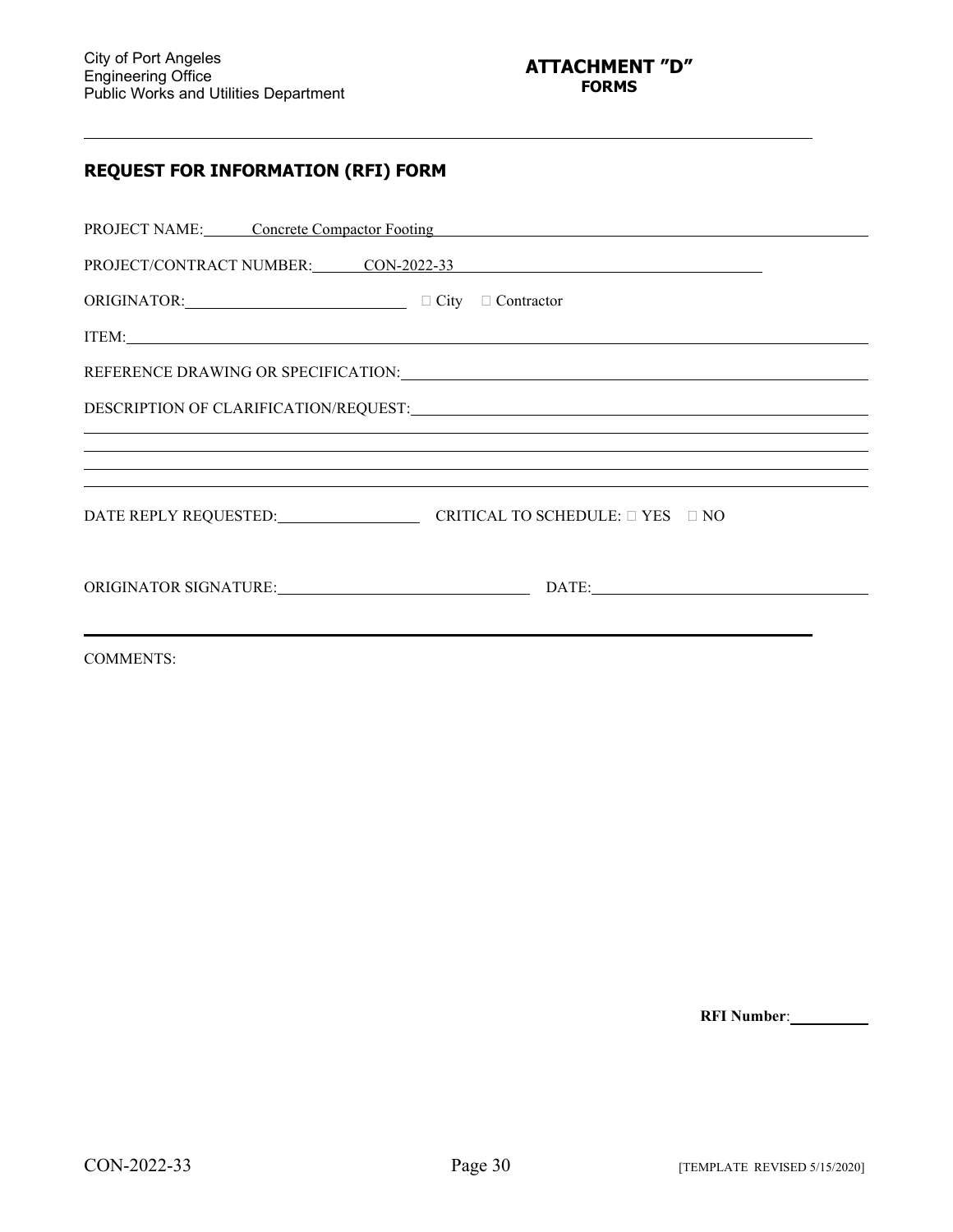

| .<br><b>CONTRACT CHANGE ORDER</b>                            |                     | <b>Contract No. &amp; Title</b> |
|--------------------------------------------------------------|---------------------|---------------------------------|
|                                                              |                     | <b>Project Manager:</b>         |
| Date<br>Prepared                                             | Change<br>Order No. | Prime:                          |
| <b>Change Title:</b><br><b>Change Scope / Justification:</b> |                     |                                 |

| <b>COST DATA</b>                                            | <b>CONTRACT AMOUNT</b> | <b>SCHEDULE</b>                                    |  |
|-------------------------------------------------------------|------------------------|----------------------------------------------------|--|
| Original Contract                                           |                        | Original Substantial<br>Completion                 |  |
| Previous Change Orders                                      |                        | Previous Time Extension by<br>Change Order (days)* |  |
| This Change Order<br>Amount (including<br>applicable taxes) |                        | Suspension of Work (days)                          |  |
| New Contract Amount                                         |                        | Change Order #1 Time<br>Extension (days)           |  |
|                                                             |                        | New Substantial Completion                         |  |

| CONTRACTOR:  | <b>CITY OF PORT ANGELES</b> |
|--------------|-----------------------------|
| Signature    | Signature                   |
| Name & Title | Name & Title                |
| Date:        | Date:                       |

This Change Proposal shall represent full and complete compensation and final settlement of all Claims for all (1) time; (2) direct, indirect, and overhead costs; (3) profit; and (4) costs or damages associated with delay, inconvenience, disruption of schedule, impact, ripple effect, loss of efficiency or productivity, acceleration of work, lost profits, and/or any other costs or damages related to any work either covered or affected by the Change Proposal, or related to the events giving rise to the Change Proposal.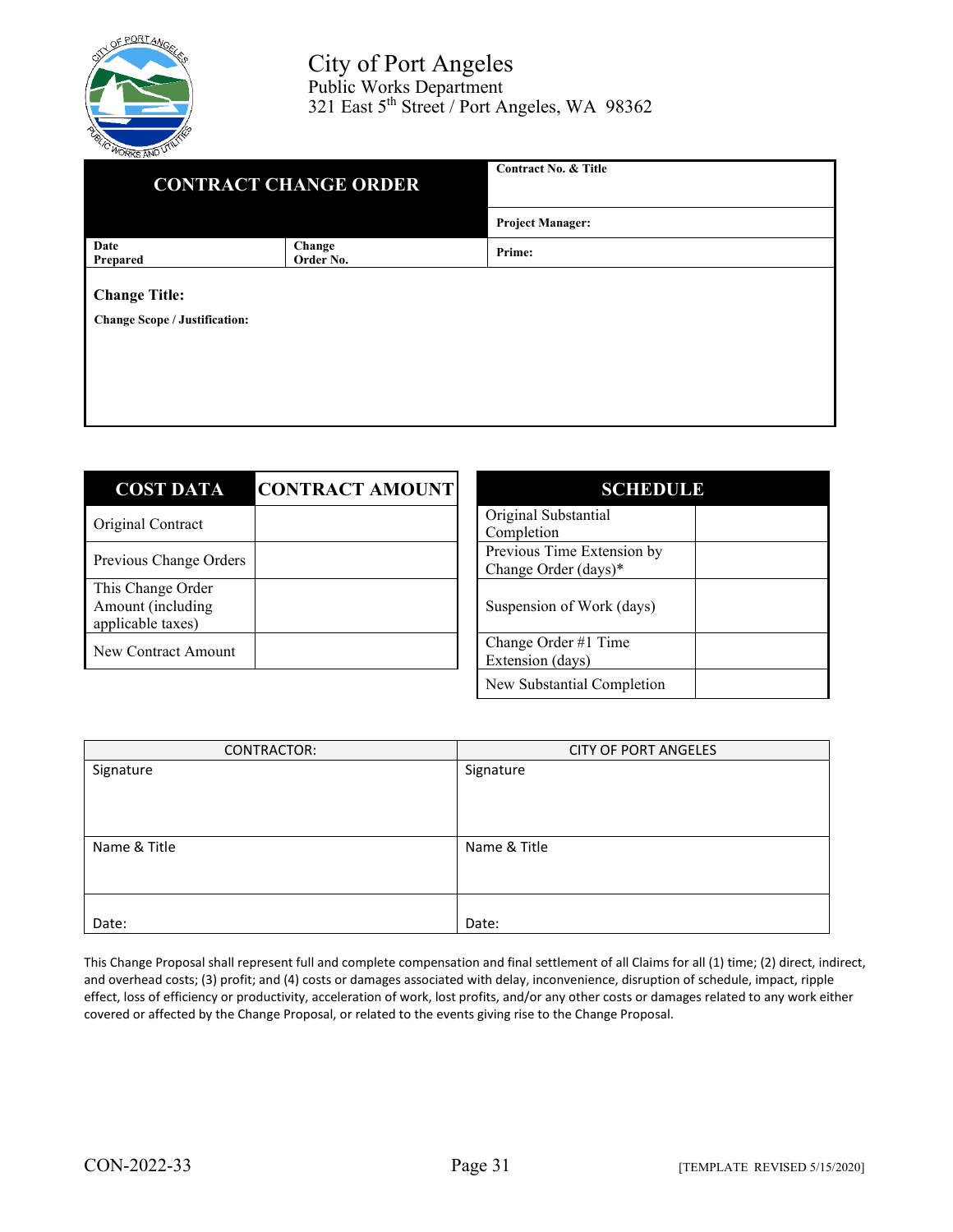# **CONTRACTOR'S APPLICATION FOR PAYMENT**

Page 1 of 2

| <b>PROJECT NAME:</b><br><b>Concrete Compactor Footing</b>                                                              | <b>PROJECT NUMBER:</b><br>CON-2022-33 |
|------------------------------------------------------------------------------------------------------------------------|---------------------------------------|
| <b>TO:</b> City of Port Angeles<br>Public Works & Utilities Department<br>321 E $5th$ Street<br>Port Angeles, WA 98362 | DATE:                                 |
| <b>FROM:</b>                                                                                                           | PAYMENT REQUEST NO.                   |
| <b>PERIOD</b> From:                                                                                                    | to [end of period]:                   |

# **STATEMENT OF CONTRACT ACCOUNT**

|                | Original Contract Amount (Excluding Sales Tax)                         | \$ |
|----------------|------------------------------------------------------------------------|----|
| 2              | Total Value of Approved Change Order No(s).<br>(Excluding Sales Tax)   | \$ |
| 3              | Adjusted Contract Amount [Line 1+ Line 2]                              | \$ |
| $\overline{4}$ | Total Retainage to be Withheld [5% of Line 3]                          | \$ |
| 5              | Value of Work Completed to Date (per attached breakdown)               | \$ |
| 6              | Material Stored on Site (per attached breakdown and material receipts) | \$ |
| 7              | Subtotal [Line 5+ Line 6]                                              | \$ |
| 8              | Sales Tax [8.8% of Line 7], As Applicable                              | \$ |
| 9              | Retainage for Work Completed to Date [5% of Line 7]                    | \$ |
| 10             | Subtotal [Line 7+ Line 8 - Line 9]                                     | \$ |
| 11             | Previous Retainage Withheld (Line 9 from previous payment application) | \$ |
| 12             | Total Previously Paid (Line 10 from previous payment application)      | \$ |
| 13             | RETAINAGE TO BE WITHHELD FOR THIS PAYMENT [Line 9 - Line 11]           | \$ |
| 14             | <b>AMOUNT TO BE RELEASED TO CONTRACTOR [Line 10 - Line12]</b>          | \$ |

**WAIVER OF CLAIMS FOR EXTRA COST OR TIME**: The undersigned Applicant waives and releases, up through the date hereof, any and all claims for costs or item extensions arising out of or relating to extra or changed work or delays or acceleration not specifically identified and reserved in the amounts identified below or previously acknowledged in writing by the City of Port Angeles.

**CERTIFICATE OF THE CONTRACTOR:** I hereby certify that the work performed and the materials supplied through the ending period date noted above represent the actual value of accomplishment under the terms of the contract (and all authorized changes) between the Applicant and the City of Port Angeles, relating to the above referenced project, and that the remaining contract balance is sufficient to cover all costs of completing the work in accordance with the contract documents.

Continued on Page 2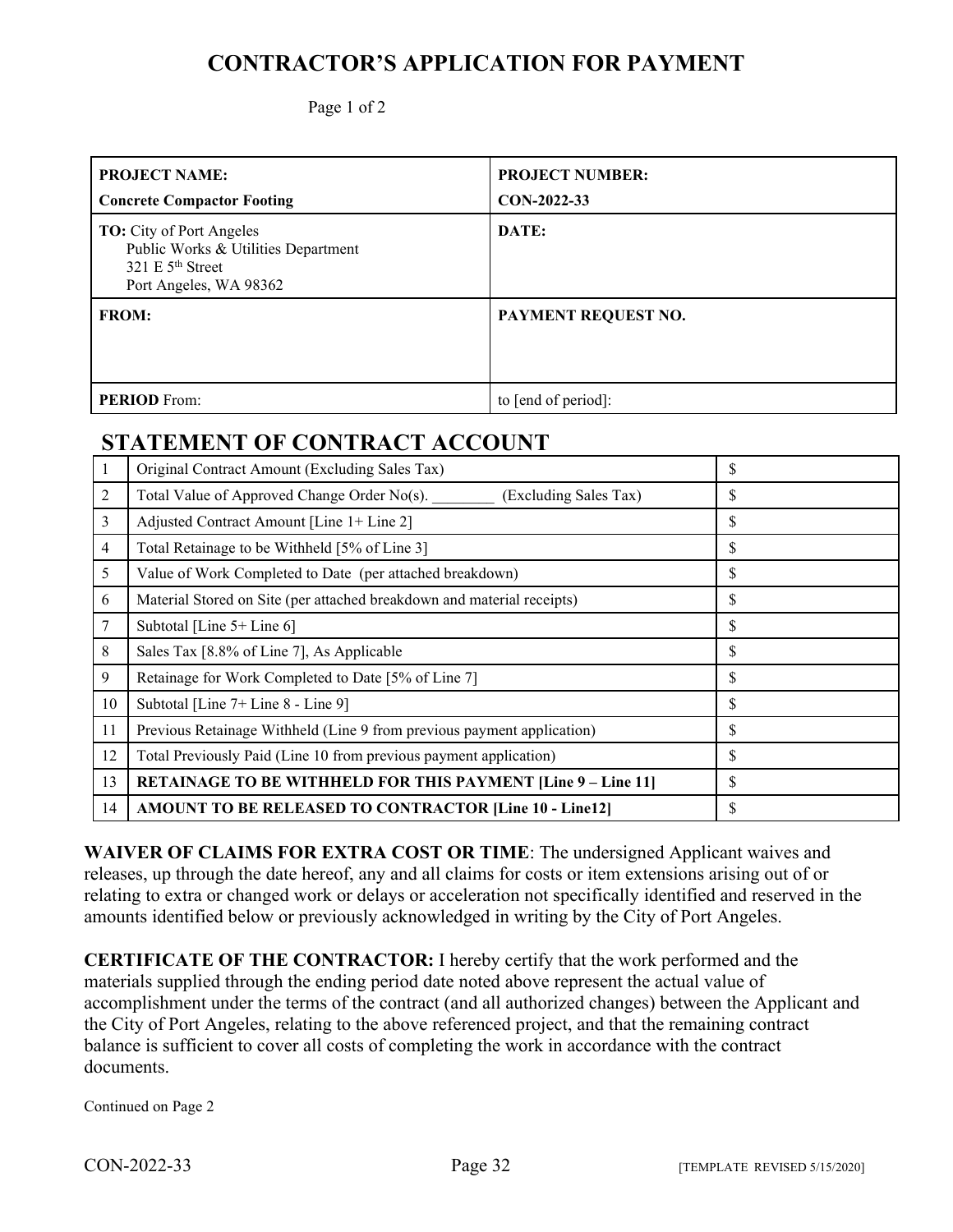# **CONTRACTOR'S APPLICATION FOR PAYMENT**

## Page 2 of 2

I also certify that all lower-tier payments, less applicable retention, have been made by the Applicant for the periods covered by previous payment(s) received by the Applicant to (1) all lower-tier subcontractors/ suppliers, and (2) for all materials, equipment and labor used or in connection with the performance of this contract. I further certify that I have complied with all federal, state and local tax laws, including Social Security laws and Unemployment Compensation laws and Workmen's Compensation laws, insofar as applicable to the performance of this work, and have paid all such taxes, premiums and/or assessments arising out of the performance of the work.

I further certify that, to the best of my knowledge, information and belief, all work for which previous payment(s) have been received shall be free and clear of liens, claims, security interests and encumbrances in favor of the Contractor, subcontractors, material suppliers, or other persons or entities making a claim by reason of having provided labor, materials and equipment relating to the work.

Within seven (7) days of receipt of the payment requested herein, all payments, less applicable retention, will be made through the period covered by this pay request to all my lower-tier subcontractors/suppliers and for all materials, equipment, labor, taxes and assessments arising out of the performance of all said lower-tire work.

|               | CONTRACTOR: CONTRACTOR |  |
|---------------|------------------------|--|
|               |                        |  |
|               |                        |  |
|               |                        |  |
|               |                        |  |
| APPROVAL:     |                        |  |
|               | Date                   |  |
| City Engineer | Date                   |  |
|               |                        |  |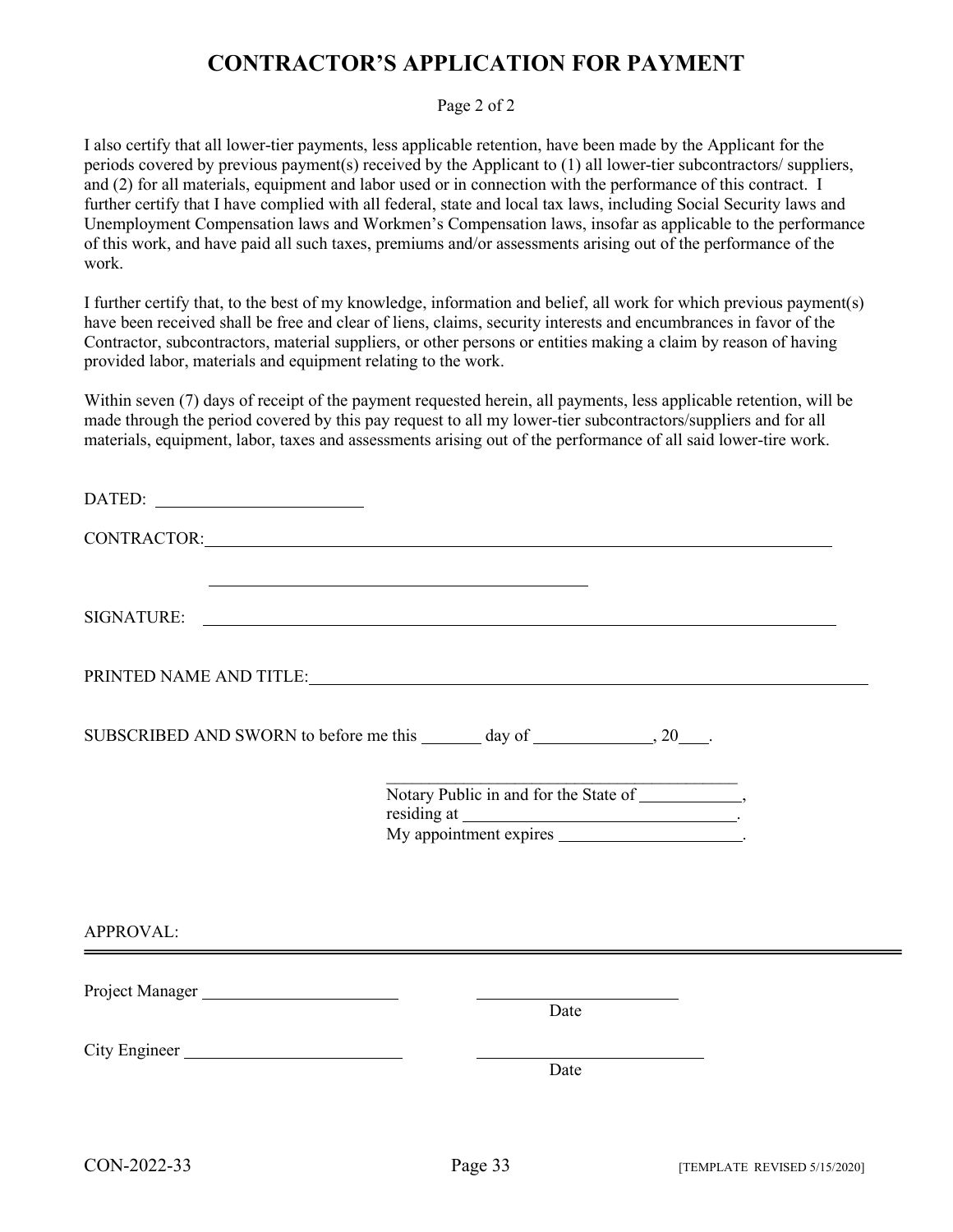

## **CERTIFICATION OF**

## **WORK COMPLETION AND ACCEPTANCE**

PROJECT: Concrete Compactor Footing

PROJECT NO.: CON-2022-33

All work on the above referenced project has been completed in accordance with the contract documents and the final inspection and the warranty provision included therein or relating thereto.

The final estimate in the amount of  $\frac{1}{2}$  , including any applicable taxes, has been reviewed and is in agreement with our records. I further certify that the final estimate amount shown above is a true and correct statement showing all the monies due me from the City of Port Angeles for work performed and material furnished under this contract. City Council acceptance and final payment, including retained percentages, is hereby respectfully requested.

Contractor, hereby releases the City of Port Angeles, Washington, from any and all liens arising out of this Contract or is, herewith, providing a bond covering all unpaid obligations for work, materials, equipment or any other liens outstanding on this Contract.

CONTRACTOR:

ADDRESS:

AUTHORIZED OFFICIAL: DATE:

]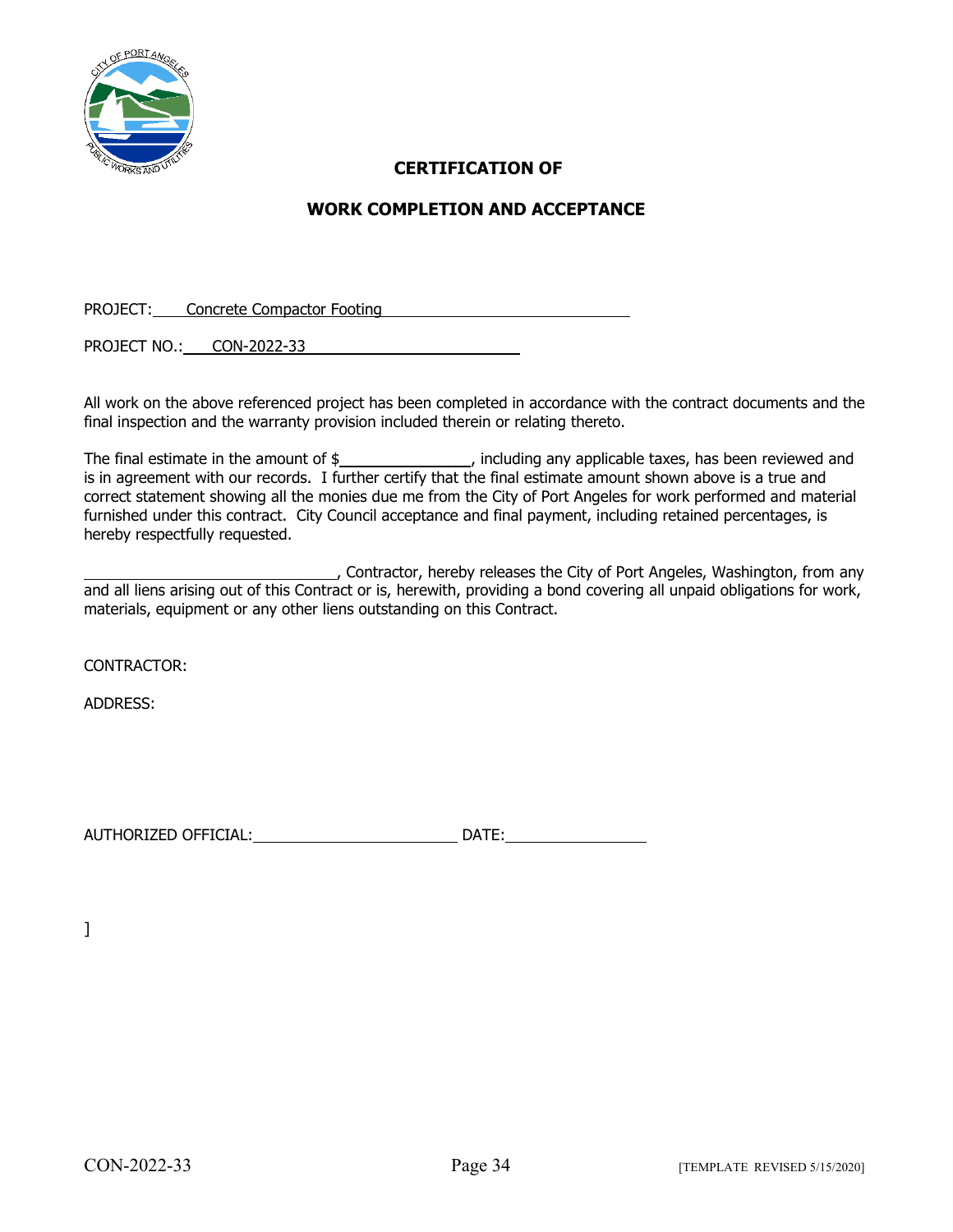$\ddot{\phantom{a}}$ 

## **ATTACHMENT" E" S2.1 Compactor Foundation Plan**